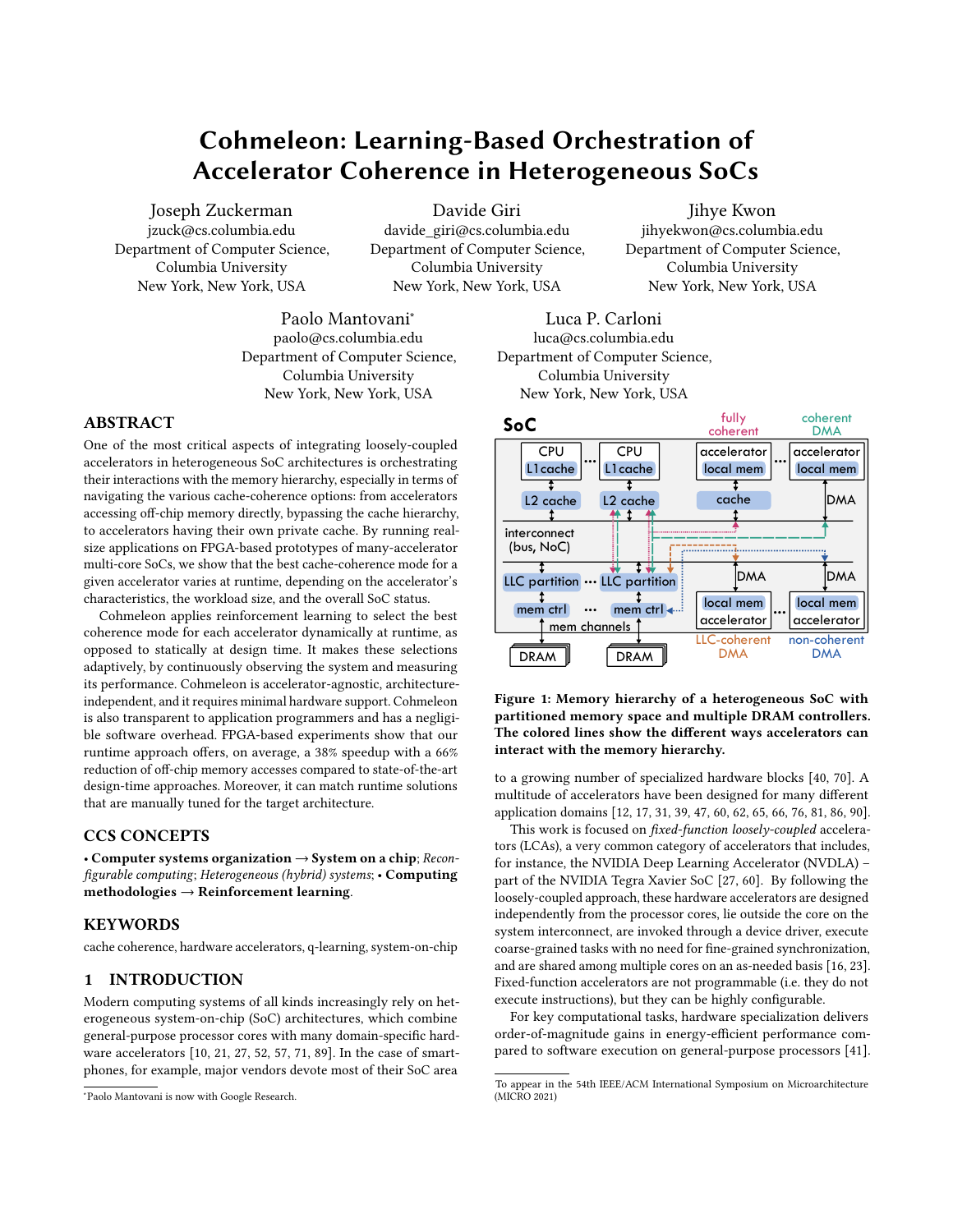These gains are due to a combination of specialization and parallelism, but they also require efficient memory subsystems [\[25\]](#page-14-12). Indeed, the integration of LCAs requires managing their interaction with the SoC memory hierarchy, which is typically designed around the processor cores. Figure [1](#page-0-0) highlights the memory hierarchy of a generic heterogeneous SoC, where a multi-level cache hierarchy supports the processor cores' operation. Complex SoCs may have a partitioned last-level cache (LLC) as well as multiple DRAM controllers and channels to increase the off-chip bandwidth and better distribute the traffic [\[4,](#page-14-13) [54,](#page-15-13) [64\]](#page-15-14). LCAs interact directly with the SoC memory hierarchy to load data into their private scratchpad and to store results back to memory [\[23,](#page-14-10) [52,](#page-15-0) [63\]](#page-15-15).

Most LCAs process data in patterns that are very specific to the particular algorithm they implement. Since these patterns are predictable, designers exploit them to specialize the microarchitectures of the accelerator scratchpad and datapath [\[74\]](#page-15-16). As a result, while some accelerators have irregular memory access patterns that resemble those of general-purpose cores, many others benefit from a different memory hierarchy, more tailored to their needs [\[1,](#page-14-14) [35,](#page-14-15) [63,](#page-15-15) [72\]](#page-15-17).

The literature proposes many different modes for the interaction between LCAs and the memory hierarchy, ranging from accelerators accessing off-chip memory directly, bypassing the cache hierarchy, to accelerators having their own private cache [\[6,](#page-14-16) [35,](#page-14-15) [36,](#page-14-17) [45\]](#page-14-18). Even though fixed-function LCAs do not require fine-grained synchronization like programmable accelerators (e.g. GPUs) or tightlycoupled accelerators normally do, they may still benefit from accessing on-chip cached data and from using hardware-based coherence provided by the cache hierarchy as an alternative to software-based coherence mechanisms, such as cache flushes. By extending existing classifications, we identify four main cache-coherence modes for accelerators.

Then, we show that the best coherence mode varies at runtime, based on the communication properties of the specific accelerator, its invocation parameters (e.g. the size of the task it executes), and the overall system status (e.g. the number of accelerators active in parallel). Thus, selecting an accelerator's cache-coherence mode statically at design-time yields suboptimal performance with respect to a runtime approach. This is especially true for complex SoCs, where many concurrent applications consisting of multiple threads that invoke multiple LCAs in parallel to execute coarsegrained tasks. The on-chip traffic may vary considerably depending on which accelerators are running and what parameters they have been configured with.

For these reasons, we make the case that SoC architectures should support multiple cache-coherence modes for accelerators as well as their runtime selection. Accordingly, we propose COHMELEON, a learning-based approach for selecting the best coherence mode for fixed-function LCAs dynamically at runtime, as opposed to statically at design time. COHMELEON continuously observes the system and measures its performance by means of a few hardware monitors and performance counters that are commonly found in SoC architectures. With this information, COHMELEON trains a reinforcement learning model to select the cache-coherence mode for each fixed-function LCA invocation. Our learning model has the flexibility to target multiple optimization objectives simultaneously, like execution time and off-chip memory accesses. COHMELEON is

fully transparent to application programmers, and it adds a negligible overhead to the accelerator invocations. Our approach does not require any prior knowledge about the accelerators in the SoC and it is easily applicable to different SoC architectures. COHMELEON requires minimal hardware support, provided that the target architecture has support for multiple cache-coherence modes.

To evaluate cohmeleon, we realized a set of complex FPGAbased prototypes of SoC architectures. Each SoC has multiple LLC partitions and multiple DRAM controllers for parallel access to main memory. Using the FPGA as an experimental infrastructure allows us to run real-size applications on top of Linux SMP, without losing accuracy. We developed a set of multi-threaded applications with broad coverage in terms of accelerator parallelism and workload sizes. The applications invoke a variety of open-source accelerators as well as a traffic-generator that reproduces the communication characteristics of a wide range of fixed-function accelerators.

Our experiments show that COHMELEON, on average, gives a speedup of 38%, while reducing the off-chip memory accesses by 66% compared to state-of-the-art design-time solutions. We also show that COHMELEON, without any prior knowledge on the target architecture, can match the performance of a runtime algorithm manually tuned for it.

To build our SoC prototypes we leveraged ESP, an open-source platform for agile design and prototyping of heterogeneous SoCs [\[9,](#page-14-19) [20,](#page-14-20) [54\]](#page-15-13). We enhanced the ESP cache hierarchy, hardware monitors, and accelerator invocation API.

In summary, we make the following contributions:

• We classify the main accelerator cache-coherence modes for heterogeneous SoCs (Section [2\)](#page-1-0).

• We make the case for the runtime selection of the cachecoherence mode of each accelerator (Section [3\)](#page-2-0).

• We propose and evaluate COHMELEON, a learning-based approach that transparently selects at runtime the best cache-coherence mode for each accelerator, without any prior knowledge of the target architecture (Sections [4,](#page-4-0) [6\)](#page-9-0).

• The implementation of COHMELEON, its FPGA-based experimental infrastructure (Section [5\)](#page-8-0), and our enhancements to ESP are released as part of the open-source ESP project[\[20\]](#page-14-20).

#### <span id="page-1-0"></span>2 COHERENCE MODES

The literature on cache coherence for accelerators has proposed several ways of maintaining coherence in heterogeneous systems. These solutions range from managing the coherence fully in hardware to managing it fully in software, or with a hybrid of the two methods [\[43,](#page-14-21) [48,](#page-14-22) [77\]](#page-15-18).

By extending existing classifications in literature [\[7,](#page-14-23) [23,](#page-14-10) [35,](#page-14-15) [36\]](#page-14-17), we identify four main types of cache coherence for accelerators from a system perspective. We refer to these as accelerator cachecoherence modes, which are defined independently from the specific cache-coherence protocol implemented by a given cache hierarchy. All modes always keep data coherent, but they do so with different combinations of software-based and hardware-based coherence. The modes naming defines the degree of hardware coherence (noncoherent, LLC-coherent, coherent), and at what level the accelerator accesses the memory hierarchy: access to a private cache (cache access) or direct memory access on the system interconnect (DMA).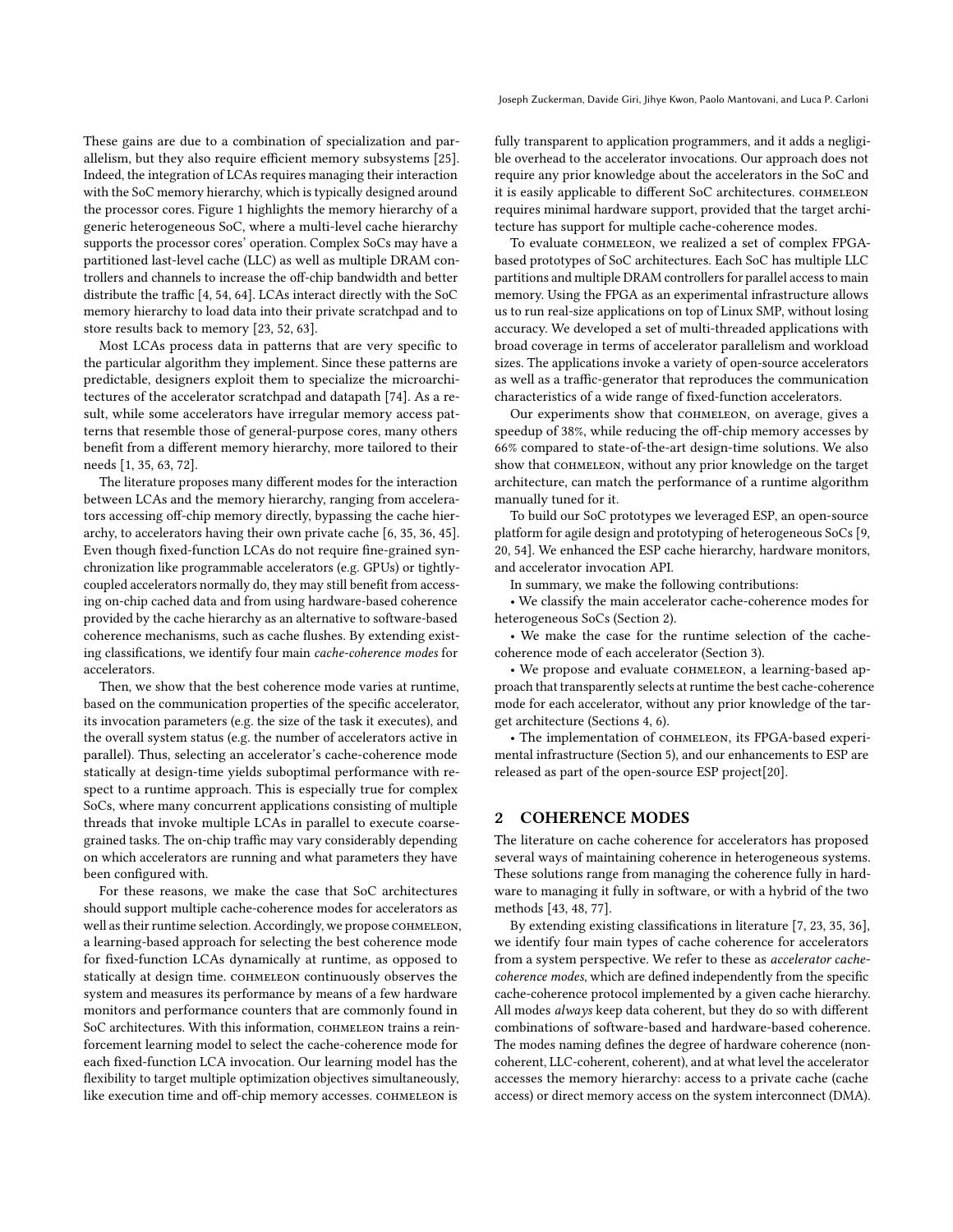<span id="page-2-1"></span>

|                               | non-<br>coh<br><b>DMA</b> | LLC-<br>coh<br><b>DMA</b> | coh<br><b>DMA</b> | fully-<br>coh |
|-------------------------------|---------------------------|---------------------------|-------------------|---------------|
| Chen et al. [16]              |                           |                           |                   |               |
| Cota et al. [23]              |                           |                           |                   |               |
| Fusion [45]                   |                           |                           |                   |               |
| gem5-aladdin [6, 22, 72]      |                           |                           |                   |               |
| Spandex <sup>[1]</sup>        |                           |                           |                   |               |
| ESP [35, 36]                  |                           |                           |                   |               |
| NVDLA [60]                    |                           |                           |                   |               |
| Buffets [63]                  |                           |                           |                   |               |
| Kurth et al. [46]             |                           |                           |                   |               |
| Cavalcante et al. [13]        |                           |                           |                   |               |
| BiC [29]                      |                           |                           |                   |               |
| Cohesion [44]                 |                           |                           |                   |               |
| ARM ACE/ACE-Lite [3]          |                           |                           |                   |               |
| Xilinx Zynq [56, 59, 68]      |                           |                           |                   |               |
| Power $7+$ [8]                |                           |                           |                   |               |
| Wirespeed [30]                |                           |                           |                   |               |
| Arteris Ncore <sup>[11]</sup> |                           |                           |                   |               |
| CAPI [79]                     |                           |                           | くくくへくく            |               |
| OpenCAPI <sup>[61]</sup>      |                           |                           |                   |               |
| CCIX [14, 15]                 |                           |                           |                   |               |
| Gen-Z [32]                    |                           |                           |                   |               |
| CXL [24]                      |                           |                           |                   |               |

Table 1: Accelerator coherence modes in literature.

Figure [1](#page-0-0) depicts the accelerator interaction with the memory hierarchy for each cache-coherence mode, while Table [1](#page-2-1) lists the literature where these modes appear. The literature, including industry, has clearly not converged on a single coherence mode for LCAs. Each mode brings different benefits that can make it optimal depending on the situation.

Non-Coherent DMA. The accelerator does not have a private cache, and its memory requests bypass the cache hierarchy and access main memory directly. In this approach, coherence is implicitly managed by software. If the accelerator data is allocated in a cacheable memory region, a flush of the caches is required before invoking the accelerator to make sure main memory contains the updated version of the data. Some solutions allocate the accelerator data in virtual memory for an efficient and transparent data sharing between processors and accelerators (e.g. gem5-Aladdin [\[72\]](#page-15-17)). Others reserve a contiguous physical memory region for the accelerator data to avoid dealing with virtual address translation for the accelerator (e.g. NVDLA [\[60\]](#page-15-5)).

LLC-Coherent DMA. The accelerator does not have a private cache, and its memory requests are sent directly to the LLC. The accelerator is kept coherent with the LLC, but not with the private caches of the processor cores. Therefore, only the private caches must be flushed before the accelerator execution. Since the accelerator does not have a private cache, it normally sends memory requests that have no notion of coherence, as, for example, when using the AMBA AXI interface [\[3\]](#page-14-29). Then, the system around the accelerator enforces the LLC-coherence. For this reason, enabling the LLC-coherent mode requires a bridge to map the non-coherent accelerator requests to the system's cache protocol. LLC-coherent DMA has been demonstrated in literature on top of a MESI cache hierarchy [\[6,](#page-14-16) [35,](#page-14-15) [36,](#page-14-17) [75\]](#page-15-24).

Coherent DMA. Similarly to LLC-coherent DMA, the accelerator does not have a private cache, and its memory requests are sent directly to the LLC. However, in this case, the cache hierarchy maintains full hardware coherence. Therefore, no cache flush is needed, and the LLC recalls or invalidates data in the private caches as needed. Also in this case, the accelerators are normally noncoherent, requiring a bridge to map their messages to the coherent system interconnect. All the entries in Table [1](#page-2-1) with support for coherent DMA have their own version of this bridge. For instance, ARM introduced the accelerator coherency port (ACP) in the AXI protocol specification to allow the connection of non-coherent accelerators to the coherent system interconnect [\[3,](#page-14-29) [77\]](#page-15-18). Coherent DMA, also referred to as I/O coherence [\[11,](#page-14-32) [13,](#page-14-26) [24\]](#page-14-36), is a common solution for cache-coherent chip-to-chip interconnects, as in the case of connecting an accelerator to a CPU through a PCIe link [\[14,](#page-14-33) [61,](#page-15-23) [79\]](#page-15-22).

Fully-coherent (Coherent Cache Access). A fully-coherent accelerator is equipped with a private cache, to which it sends memory requests, instead of sending them directly on the system interconnect like in the case of DMA. The coherence is handled fully in hardware, exactly as for general-purpose processors. There are various available cache-coherence protocols for the accelerator's private cache. Beside standard protocols like MESI and MOESI [\[35,](#page-14-15) [36,](#page-14-17) [72\]](#page-15-17), other options are Fusion [\[45\]](#page-14-18), DeNovo [\[18\]](#page-14-37), or GPU-like coherence protocols [\[58\]](#page-15-25). Spandex acknowledges this diversity and introduces a flexible coherence interface that enables systems with heterogeneous cache-coherence protocols [\[1\]](#page-14-14).

#### <span id="page-2-0"></span>3 MOTIVATION

Accelerators are heterogeneous by nature and this diversity is reflected in their communication properties [\[23,](#page-14-10) [52\]](#page-15-0). They manifest a wide range of memory access patterns, from long streaming bursts to single-word irregular accesses. While an accelerator may read the same input data multiple times, another may store intermediate results or write the output in place. Some are highly computationbound, requiring a very low communication bandwidth. Others are communication-bound and benefit from an increased memory bandwidth. Furthermore, the same accelerator may show a wide range of communication properties at runtime based on how it is configured when invoked; some accelerators may even contain multiple engines, each optionally selected at runtime. Another important factor is the input size. If the accelerator's data is small enough to fit in its local memory, it only needs to be loaded once from the memory hierarchy; otherwise, many memory transactions are needed. These varieties of communication properties and runtime variability contribute to the complexity of optimizing the interactions between accelerators and the memory hierarchy.

As mentioned in Section [1,](#page-0-1) our work is focused on fixed-function loosely-coupled accelerators that execute coarse-grain tasks. Normally, the synchronization between processors and accelerators and across multiple accelerators does not occur at fine granularity (e.g. a cache line), but rather at the level of an entire task, which corresponds to the invocation of a particular accelerator. Even without fine-grained synchronization, the cache hierarchy can still be useful. The primary benefit is accessing an on-chip copy of the data (in case of a cache hit), as opposed to directly accessing off-chip memory. The caches can be especially useful when accelerators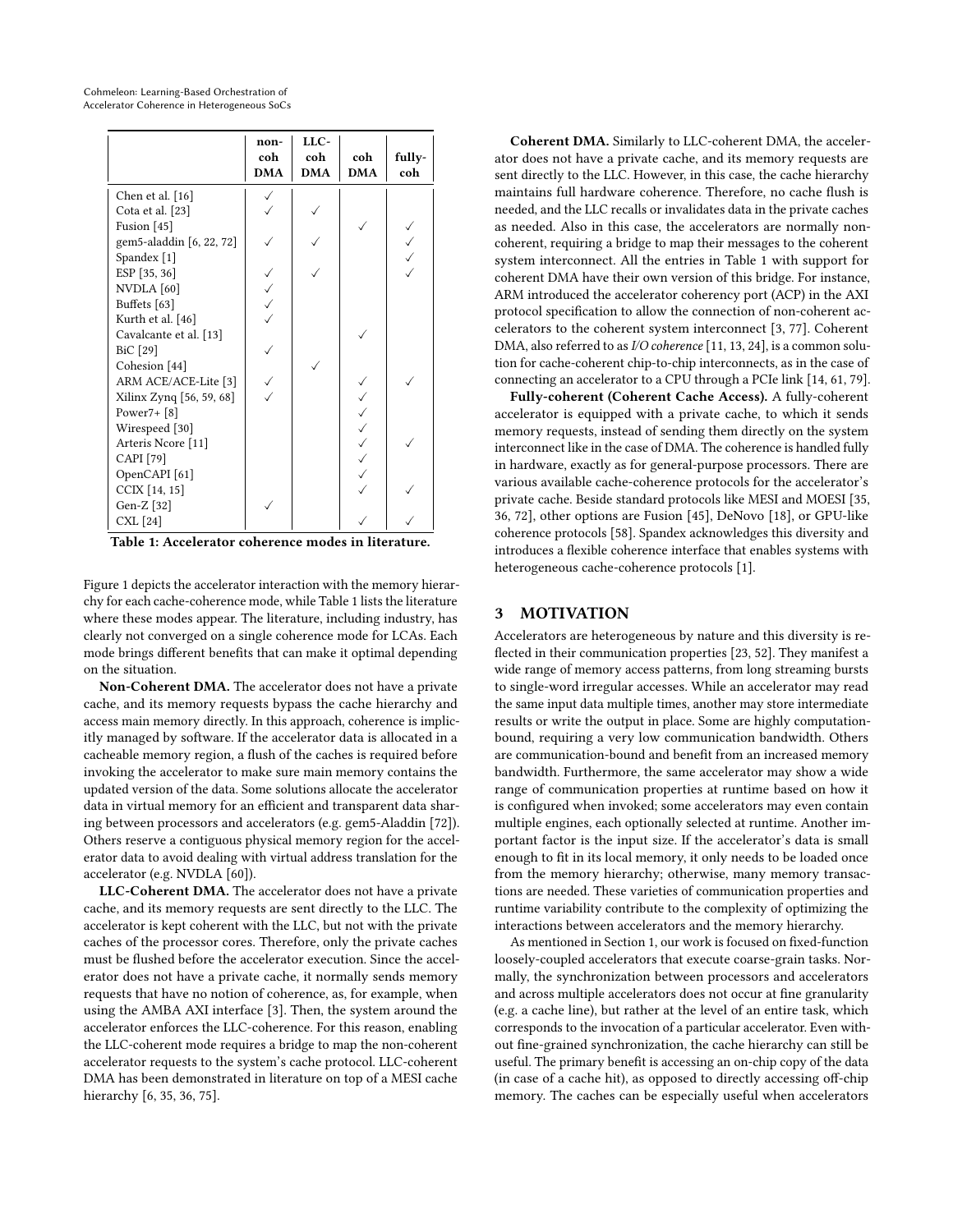#### Joseph Zuckerman, Davide Giri, Jihye Kwon, Paolo Mantovani, and Luca P. Carloni

<span id="page-3-2"></span>

■ execution time ■ off-chip memory acc

Figure 2: Accelerators running in isolation with different coherence modes and workload sizes.

Coh

<span id="page-3-1"></span>

|                                                                                                                      | Autoencoder | Cholesky | Conv2D | FFI | <b>GEMM</b> | MLP | NRI-Ç | NVDL. | Night-vision | Sort | <b>SPMV</b> | Viterbi |
|----------------------------------------------------------------------------------------------------------------------|-------------|----------|--------|-----|-------------|-----|-------|-------|--------------|------|-------------|---------|
| CortexSuite [82]<br>ESP [54]<br>MachSuite [67]<br>Parboil [78]<br>PERFECT <sup>[5]</sup><br>S2CBench <sup>[69]</sup> | Ñ           |          |        |     |             |     | ν     |       |              |      |             |         |

Table 2: The accelerators in this work target relevant applications that appear in various benchmark suites.

access the same data multiple times (e.g., for storing and loading partial results), or when other components access data before or after the accelerator invocation (preparing the inputs or reading the outputs). Cache coherence also avoids the need for software-based synchronization mechanisms, such as cache flushing or copying accelerator data. The coherence mode determines whether the accelerators will leverage the caches to potentially mitigate the latency of accessing shared data. Thus, the selection of one of the four coherence modes dictates to which level of the cache hierarchy the accelerator memory requests should be routed to.

To establish the advantage of managing the accelerator-memory interactions dynamically at runtime, we performed a series of experiments by leveraging the ESP open-source SoC platform [\[54\]](#page-15-13). We designed a many-accelerator multi-core SoC architecture and we evaluated it on FPGA. We used 11 accelerators available in the ESP release for the following tasks: Denoising Autoencoder for the Street View House Numbers (SVHN) image dataset, Cholesky decomposition, 2D convolution, 1D Fast Fourier Transform (FFT), dense matrix multiplication (GEMM), multi-layer perceptron (MLP) classifier for the SVHN dataset, magnetic resonance imaging (MRI-Q), the NVDLA [\[33,](#page-14-39) [60\]](#page-15-5), a "night-vision" application consisting of four internal engines (noise filtering, histogram, histogram equalization, discrete wavelet transform), sort, sparse matrix-vector multiplication (SPMV), and Viterbi algorithm. We built an SoC with 11 accelerators, one per type. These 11 accelerators target relevant applications amenable for hardware acceleration that appear in a similar form in various benchmark suites, as shown in Table [2.](#page-3-1)

<span id="page-3-0"></span> $^{\rm 1}{\rm The}$  benchmark suites contain a subset of the night-vision pipeline.

These accelerators are highly optimized; they employ custom local memory and memory access patterns, use a pipelined datapath that overlaps communication with computation, and exploit data reuse as much as possible. These accelerators are also flexible; they can be configured in different operating modes, to operate on batches of inputs, and with a wide range of input sizes. All the accelerators used in this work are designed with no notion of coherence. They merely send out memory requests, and the surrounding system transparently offers different ways, i.e. coherence modes, to handle these requests. These accelerators form a good assortment of fixed-function LCAs in terms of memory access patterns.

Accelerator Execution in Isolation. First, we evaluated the four cache-coherence modes described in Section [2](#page-1-0) with each accelerator running alone and processing three different workload data sizes: roughly 16KB (Small), 256KB (Medium) and 4MB (Large). Each processor and accelerator has its own 32KB private cache. The 1MB LLC is split in two units, each corresponding to a contiguous partition of the global address space and equipped with a dedicated memory controller to access that partition.

Figure [2](#page-3-2) shows the results in terms of execution time (blue) and off-chip memory accesses (red) for all the combinations of cachecoherence mode and workload size. Each bar shows the average of ten executions, normalized against the non-coherent DMA results. These measurements include the overhead of invoking the accelerator, (i.e., the execution of the accelerator's device driver and any required cache flushes).

Since an application initializes all the data before invoking an accelerator, the data is "warm" when the accelerator starts. Hence, for Small and Medium workloads, some coherence modes have zero off-chip accesses (i.e. the red bar is missing), because all data is already loaded and fits in the caches. Instead, the Large workloads are sized such that they do not fit in the cache hierarchy, so data warm-up does not benefit performance.

The results in Figure [2](#page-3-2) show that the best cache-coherence mode can vary at runtime based on the workload size and on the accelerator type. In fact, given an accelerator, the winner is not the same for all workloads sizes, and given a workload size, the winner is not the same for all accelerators. For instance, in the case of the autoencoder, the non-coherent mode goes from being the slowest mode and by far the worst in terms of memory accesses (Small workload),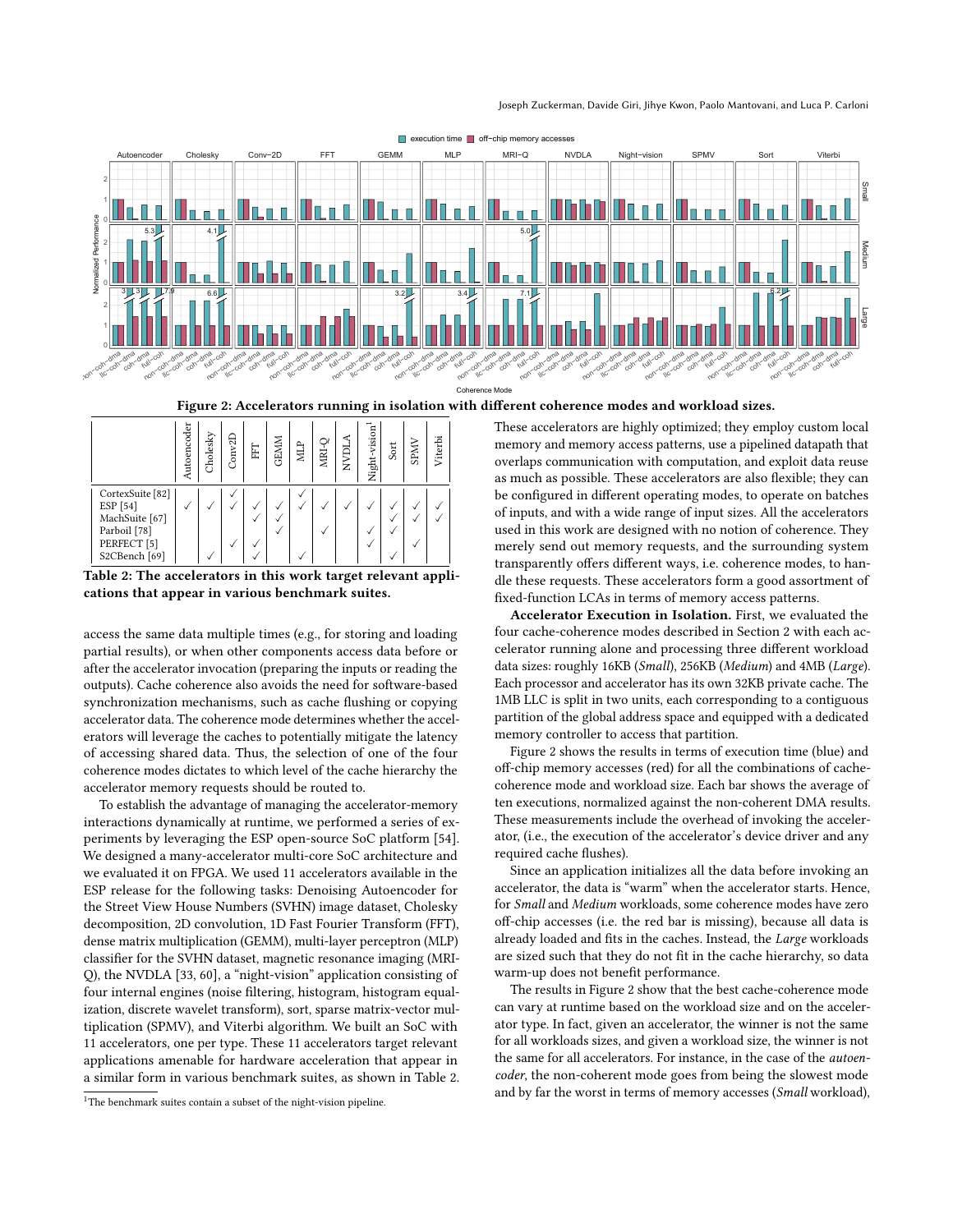<span id="page-4-1"></span>

Figure 3: Accelerators running in parallel.

to being at least three times faster than all the other modes while incurring 30% less memory accesses (Large workload). While a few accelerators behave similarly, others, like GEMM, never have the non-coherent mode as the best option.

The modes that do not require the device driver to flush the caches have a smaller invocation overhead and may benefit from cached data. Hence, they tend to perform best for smaller workload sizes (e.g. MLP Small/Medium). The non-coherent mode becomes more effective for larger workloads, which do not fit in the caches and make the invocation overhead negligible. For large workloads, in the case of some accelerators, the non-coherent DMA has fewer off-chip accesses than the other modes (e.g. FFT Large). In fact, for large workload sizes, the modes that use the caches can incur thrashing, i.e. the miss rate is very high and causes a large amount of cache evictions. As the workload size increases beyond 4MB, this phenomenon is bound to increase in favor of the non-coherent mode, which bypasses the caches.

The non-coherent DMA mode always accesses off-chip data directly, but when the accelerator requests long bursts it can sustain higher throughput than the modes using the caches. Hence, it can have better performance even with more memory accesses (e.g. Cholesky Large).

Parallel Accelerator Execution. Modern SoCs frequently contain up to tens of hardware accelerators, and applications executing in parallel can cause multiple hardware accelerators to run simultaneously. We thus study the performance degradation due to concurrent execution of multiple accelerators and report the results of our study in Figure [3.](#page-4-1) We chose medium-sized (256KB) workloads for each of accelerator types and ran multiple experiments with 1, 4, 8 and 12 accelerators executing concurrently. We built an SoC with 12 accelerators, with 3 instances of FFT, Night-vision, Sort, and SPMV. Each accelerator is invoked multiple times in a row from a separate software thread. For each set of experiments, we averaged the performance of each accelerator over multiple executions and we normalized it against the non-coherent DMA results for the single accelerator execution. Then, we averaged the normalized performance of all four accelerators to produce the results in Figure [3.](#page-4-1)

As the number of active accelerators increases, the non-coherent mode appears to suffer the least, recording an execution time loss of up to <sup>2</sup>.4<sup>×</sup> with 12 accelerators, whereas the value of off-chip accesses stays constant. The other modes, which could benefit from cached data in the case of standalone accelerators, see an increase of memory accesses due to contention on the caches. Coherent DMA suffers the worst slowdown: 8× higher execution time when 12 accelerators run concurrently compared to the single accelerator case.

The Case for a Learning-Based Approach. The results presented in this section and summarized in Figure [2](#page-3-2) and Figure [3](#page-4-1) highlight that no fixed coherence solution is close to optimal for heterogeneous SoCs integrating multiple types of fixed-function LCAs. Furthermore, these results suggest that deriving an analytic solution in the form of a heuristic would require a tremendous effort to search a huge design space that consists of a large number of variables to consider. For instance, the penalty of each particular type of data transfer may differ depending on the type of coherent interconnect of the system; the number of available accelerators may vary; the number of concurrent accelerator invocations can change over time; the size of the workload might not be fixed; updates to the system software could impact scheduling priorities.

Our motivating results, collected with the implementation of the 4 coherence modes provided by ESP, are aligned with the findings of the state-of-the-art literature presented in Table [1,](#page-2-1) which are based on a variety of different coherence modes implementations.

These considerations led us to the development of COHMELEON: the first learning-based approach to the orchestration of accelerator coherence in heterogeneous SoCs. As we describe the implementation of cohmeleon in Section [4](#page-4-0) and evaluate its advantages in Section [6,](#page-9-0) we show how the learning approach can eliminate the need for a human-in-the-loop and avoid a lengthy design-space exploration that would have to be repeated whenever some of the state-space variables change in the system. Furthermore, our learning approach can optimize concurrently a multi-objective reward function, which leads to improved performance with fewer accesses to external memory.

#### <span id="page-4-0"></span>4 COHMELEON

We now present COHMELEON, our solution for runtime orchestration of accelerator coherence. cohmeleon's ability to adaptively reconfigure the memory hierarchy of a heterogeneous SoC is built upon features that span various levels of the hardware-software stack. We propose a general framework for runtime coherence selection, highlighting the necessary hardware and software requirements. Then, we show how reinforcement learning can be applied to this framework to enable online and continuous learning. Finally, we discuss the implementation of our approach in a particular SoC platform.

#### 4.1 Runtime Reconfiguration

Our general framework is divided into four main phases. During each accelerator invocation we first sense the conditions of the SoC using a minimal set of status variables. This information is used to decide which coherence mode to apply to an accelerator invocation following a given policy. This decision is immediately actuated, and then its performance is evaluated using hardware monitors when the accelerator execution completes.

(1) Sense: We aim at achieving system introspection with respect to accelerator performance under cache coherence modes by making the system capable of continuously observing its own operation. We propose a lightweight software layer to keep track of important system variables. Since tracking the complete state of an SoC is intractable, we identified the following set of parameters in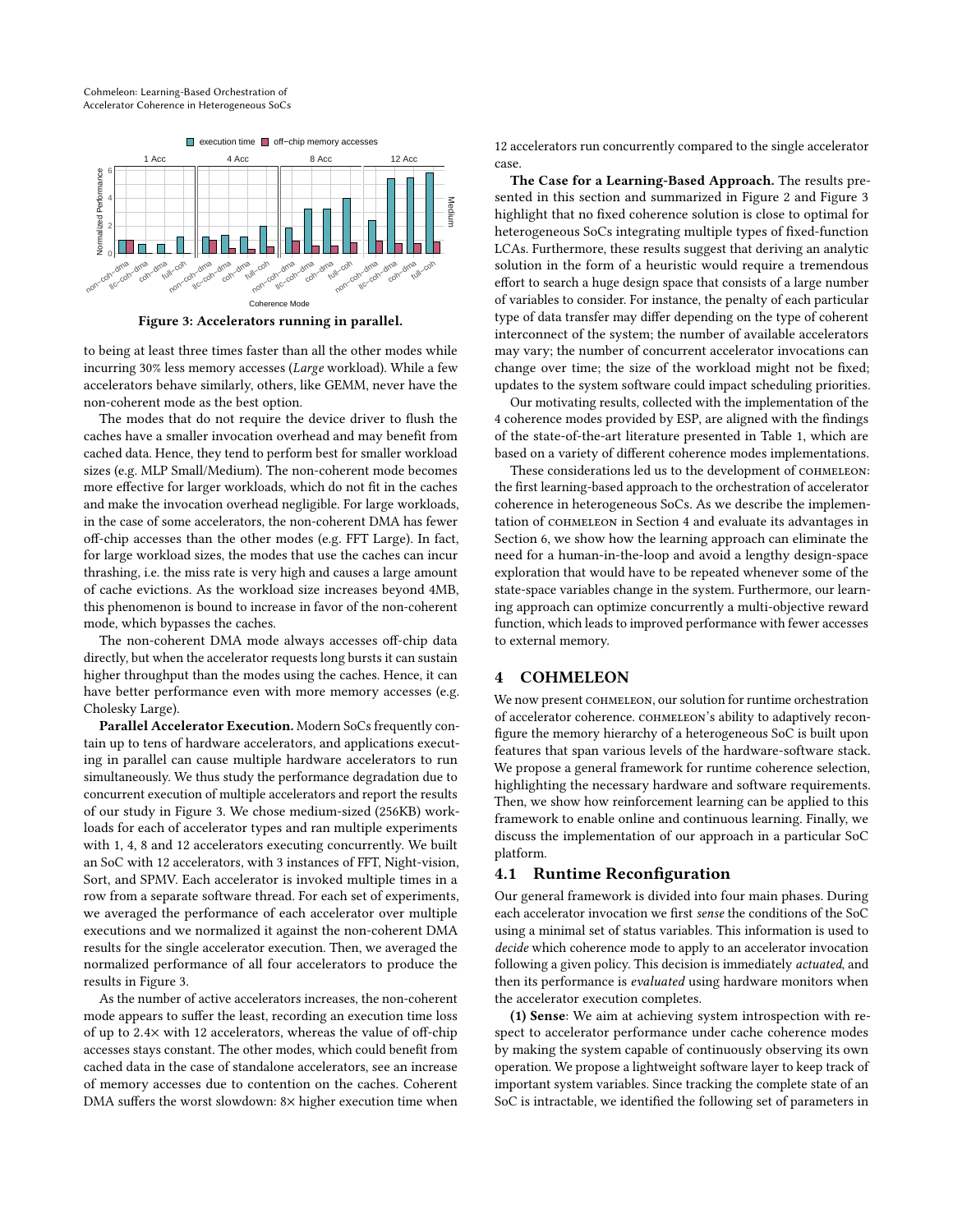order to capture a compact "snapshot" of the system while keeping the overhead of doing so small:

- Number of active accelerators.
- Coherence mode of each active accelerator.
- Memory footprint (workload size) of active accelerators.

In Section [3,](#page-2-0) we saw that the number of active accelerators and the workload size affected performance. Furthermore, the coherence and memory footprint of other active accelerators are relevant because the active coherence choices can cause resource contention, and the total amount of active data impacts the efficacy of caches.

(2) Decide: The coherence decision follows a policy, a set of rules that dictate the runtime decision given the current state. We consider various policies, including those generated by our reinforcement learning module and several baseline policies.

(3) Actuate: We choose to configure an accelerator's coherence once per invocation, since this is a natural point of synchronization, and fixed-function accelerators tend to have uniform behavior throughout an invocation. In addition, selecting the coherence mode at invocation time incurs no overhead, because it happens concurrently to the application-specific configuration of the accelerator.

How the actuation of coherence mode is performed depends on the underlying SoC implementation, but the important prerequisite is that the coherence mode can be changed at runtime. Changing the coherence mode requires hardware support for multiple policies, as opposed to a static choice of coherence mode for each accelerator or the entire SoC. cohmeleon does not necessarily require support for all four coherence modes; it makes the selection based on the options that are available. In general, support for particular coherence modes can be decoupled from the accelerator design by using mechanisms provided by the surrounding SoC. Hence, designers need not worry about coherence when creating accelerators for a system that utilizes COHMELEON.

(4) Evaluate: To evaluate the quality of an accelerator's invocation, we identify four metrics to observe:

• Total execution time, including any overhead due to accelerator invocation (i.e device driver, cache flushes).

• Off-chip memory accesses during the invocation.

• Total cycles in which the accelerator is actively executing.

• Total cycles in which the accelerator is communicating (issuing a request or awaiting a response) with memory.

Total execution time and off-chip memory accesses are obvious performance attributes. We choose the other two metrics to account for compute-bound accelerators. For such accelerators, the total execution time may not change even if the memory system performs better, but the ratio of communication cycles to total cycles would get smaller.

While execution time can be measured in software, the remaining values must be measured in hardware. Hence, we propose the addition of a lightweight hardware monitoring system that can be integrated easily into any SoC. Our monitoring system continuously exposes these values to software, thus allowing for the evaluation of an accelerator's performance to inform an intelligent selection of coherence modes.

#### <span id="page-5-1"></span>4.2 Reinforcement Learning Module

In reinforcement learning (RL), an autonomous agent learns behaviors through trial-and-error interactions with the environment [\[42,](#page-14-40)

<span id="page-5-0"></span>

Figure 4: Overview of the proposed learning module.

[80\]](#page-15-30). At each step, the agent perceives the state (sense), chooses an action (decide), takes the action (actuate), and receives a reward at the beginning of the next step (evaluate). The objective is to find an optimal policy that determines which action to choose at each state so that the expected reward is maximized.

For the runtime reconfiguration problem of COHMELEON, we propose a variant of Q-learning, a widely adopted RL approach that does not require any model of the environment [\[84,](#page-15-31) [85\]](#page-15-32). This approach has a number of advantages for the target problem. First, it enables an automatic discovery of a coherence-selection policy during regular SoC operation. Second, it requires neither human expertise of the target SoC architecture nor offline-training data. Third, RL allows continuous updating of the coherence-selection policy. As an SoC runs new workloads and encounters new system states, a RL module can update its policy to improve the performance. Finally, we can optimize the system with respect to multiple objectives by formulating the learning reward accordingly.

A Q-learning agent maintains a Q-table that stores, for each stateaction pair, a Q-value that represents the expected reward of taking that action from that state. The agent can use many strategies to select an action from each state, including an epsilon-greedy approach. At each step, this approach selects either a random action, with probability  $\epsilon$ , or the action with the highest Q-value based on the current state. This encourages both exploration of the action space and *exploitation* of the knowledge gained from prior trials. After each action is taken, the reward is evaluated at the next step, and the Q-value corresponding to that state-action pair is updated from the previous value with a *learning rate*  $\alpha$ .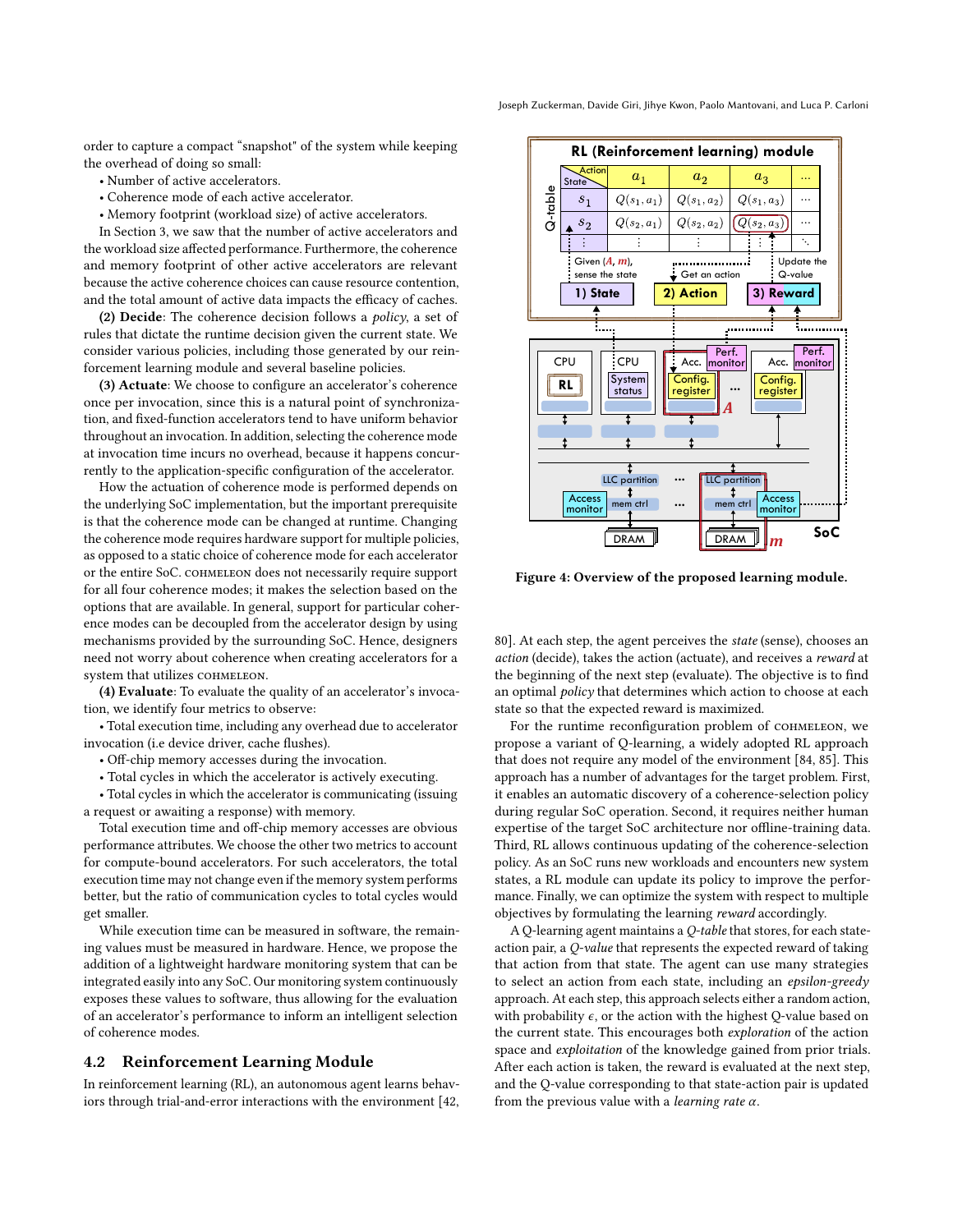<span id="page-6-0"></span>

| <b>State Attribute</b>  | Description                                                                                                                                  | <b>Values</b>                              |
|-------------------------|----------------------------------------------------------------------------------------------------------------------------------------------|--------------------------------------------|
| Fully coh acc           | Total number of active fully coherent accelerators                                                                                           | $ 0, 1, 2+$                                |
| Non coh acc per<br>tile | Avg no. of non-coh accelerators communicating with each memory partition needed by the target $\Big _{0,\,1,\,2+}$<br>accelerator invocation |                                            |
| To LLC per tile         | Avg no. of accelerators accessing each LLC partition needed by the target accelerator invocation                                             | $0, 1, 2+$                                 |
| Tile footprint          | Avg utilization of each partition of the cache hierarchy needed by the target accelerator invocation                                         | $\leq$ L2, $\leq$ LLC Slice, $>$ LLC Slice |
| Acc footprint           | Memory footprint of the target accelerator invocation                                                                                        | $\leq$ L2, $\leq$ LLC Slice, $>$ LLC Slice |

Table 3: State space S: a state  $s \in S$  is a 5-tuple of the following attributes.

Model definition. Figure [4](#page-5-0) shows an overview of the proposed learning module for coherence selection. The problem is modeled with the following states, actions, and rewards.

(1) States: Based on the results in the motivation section and on prior work [\[7,](#page-14-23) [37\]](#page-14-41), we define the state space S with the following 5 attributes: Fully-Coherent-Acc, Non-Coh-Acc-per-Tile, To-LLC-per-Tile, Tile-Footprint, and Acc-Footprint. Each attribute can have one of three possible values, as described in Table [3.](#page-6-0) A state  $s \in S$  is a 5-tuple of these attributes, and hence,  $|S| = 3^5 = 243$ . The value of the state s for any accelerator invocation is used to index the Q-table of Figure [4.](#page-5-0)

(2) Actions: The action set A contains the 4 coherence modes: non-coherent, LLC-coherent-DMA, coherent-DMA, and fully-coherent. Thus, the coherence Q-table contains  $|S| \times |A| = 243 \times 4 = 972$ entries. The action step sets the coherence configuration register of the given accelerator tile.

(3) Rewards: As shown in Figure [4,](#page-5-0) when an accelerator is to be invoked, the RL module senses the state s and looks up the Q-table to determine the best action (or, randomly chooses an action) a. Then, the accelerator is invoked with the selected action. After it completes execution, its reward is computed based on the performance of both the accelerator invocation and the memory system during the invocation. To define the reward function, we define three measurements of an invocation. For the i-th invocation of an accelerator k:

•  $exec(k, i)$  is the scaled execution time - the total execution time divided by the footprint of the invocation.

•  $comm(k, i)$  is the communication ratio - the number of accelerator communication cycles divided by the total number of execution cycles.

• mem $(k, i)$  is the scaled off-chip memory access count during the invocation - the total number of memory accesses divided by the footprint of the computation.

Then, we define the three component functions:

$$
R_{exec}(k, i) = \frac{\min_{j \leq i} [exec(k, j)]}{exec(k, i)}
$$
  
\n
$$
R_{comm}(k, i) = \frac{\min_{j \leq i} [comm(k, j)]}{comm(k, i)}
$$
  
\n
$$
R_{mem}(k, i) = 1 - \frac{mem(k, i) - \min_{j \leq i} [mem(k, j)]}{\max_{j \leq i} [mem(k, j)] - \min_{j \leq i} [mem(k, j)]}
$$
  
\nFor the *exec* component, we store the best scaled execution time

for each accelerator thus far. We can see that smaller execution times maximizes the ratio in  $R_{exec}$ . As previously mentioned, we utilize the comm part to account for compute-bound accelerators. If the memory system performs better, this ratio will be lower. Again, we see that  $R_{comm}$  is maximized for smaller values of the communication ratio.  $R_{mem}$  takes a different form because accelerator invocations may cause zero off-chip memory accesses. Using both the maximum and minimum scaled access counts, the presented equation maps higher memory-access counts near zero and lower counts near one. Finally, the reward  $R(s, a; k, i)$  for the *i*-th invocation of accelerator  $k$  with action  $a$  from state  $s$  is

$$
R(s, a; k, i) = x \cdot R_{exec}(k, i) + y \cdot R_{comm}(k, i) + z \cdot R_{mem}(k, i)
$$

where  $x$ ,  $y$ , and  $z$  are constant weights that can be tuned.

Training. At the beginning of training, all entries in the Qtable are set to zero. The table is updated in the following manner. Whenever an accelerator is invoked, the state is recorded. After the accelerator completes execution, the reward is computed and is used to update the Q-table for the recorded state and chosen action, as follows:

$$
Q(s, a) \leftarrow (1 - \alpha) \times Q(s, a) + \alpha \times R(s, a)
$$

where  $R(s, a)$  is the reward that results from taking action  $a$  out of state s, and  $\alpha$  is the learning rate.

#### 4.3 Implementation

As shown in Table [1,](#page-2-1) there is already a number of architectures in literature that support multiple coherence modes for accelerators (e.g. ARM ACE/ACE-Lite, gem5-aladdin) and are amenable for hosting cohmeleon. We implemented and evaluated cohmeleon as part of a comprehensive FPGA-based infrastructure that we developed to study accelerator coherence-mode selections in many-accelerator SoCs. Our implementation is based on ESP, an open-source platform for agile SoC design [\[54\]](#page-15-13). We chose ESP because it supports the runtime selection of three of the coherence modes we identified in Section [2](#page-1-0) and has a suite of fixed-function LCAs. Furthermore, ESP allows for rapid prototyping of many-accelerator SoCs on FPGA and is open source.

The ESP SoC platform automates the integration of processor cores and accelerators into a grid of tiles connected by a 2D-mesh multi-plane NoC. There are four main types of tiles: processor tile, accelerator tile, memory tile for the communication with main memory, and auxiliary tile for peripherals (e.g. UART or Ethernet) or system utilities (e.g. the interrupt controller). In this work the processor tile contains the SPARC 32-bit LEON3 processor core [\[19\]](#page-14-42) from Cobham Gaisler. All components are connected by ESP's network-on-chip, which counts 6 32-bit physical planes, with one cycle latency between neighboring routers. Each memory tile has a link to main memory with bandwidth of 32 bits per cycle. The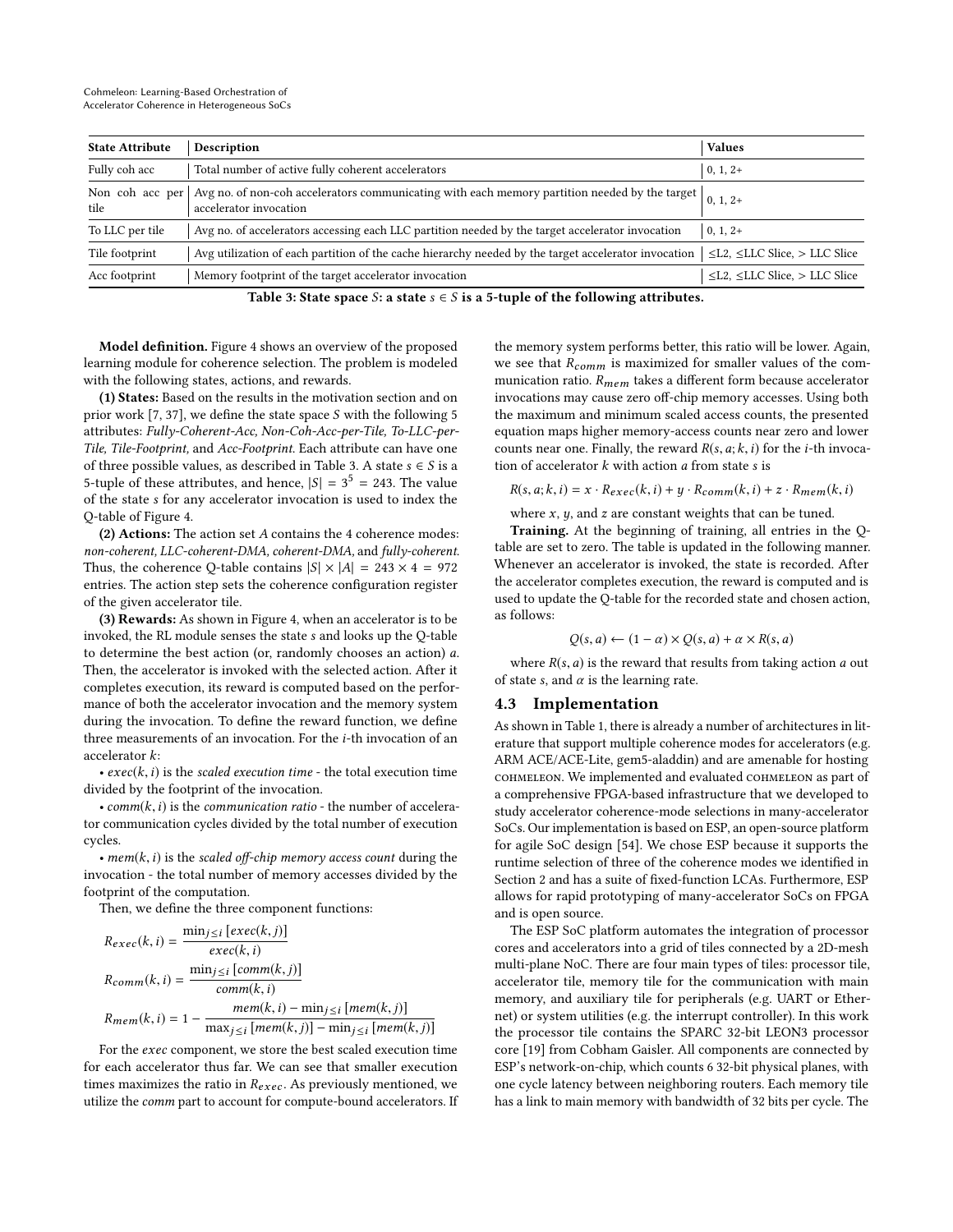ESP cache hierarchy matches the one represented in Figure [1](#page-0-0) and is distributed across processor tiles, which include an L2 private cache, and memory tiles. Each memory tile hosts a partition of the LLC, a DRAM controller, and a dedicated channel to the corresponding partition of off-chip main memory. In addition, the accelerator tile can optionally integrate a private cache to enable the fully-coherent mode. With the exception of the optional private cache, ESP's support for the runtime selection from multiple coherence modes adds negligible area to the SoC. Furthermore, coherence is handled by the "socket" surrounding the accelerator, so the accelerators are designed with no notion of coherence.

(1) Sense: We implemented our introspective SoC status tracking in the ESP accelerator invocation API, which is a set of user-space functions for invoking loosely-coupled accelerators from software applications [\[54\]](#page-15-13). We defined new global structures containing the number of active accelerators, their footprints, and the chosen coherence mode. When an accelerator is invoked – and when it returns control to software – this structure is updated accordingly.

(2) Decide: The decision-making for a runtime coherence policy is also implemented in the back-end of the ESP API. Here, we outline several possible policies to compare to our RL approach. The Random policy randomly chooses a coherence mode for each accelerator invocation at runtime. The Fixed policy statically selects the same coherence mode for each accelerator invocation, mimicking a design-time decision. This represents nearly all previous work. The Fixed policy can either be homogeneous, where every accelerator operates with the same coherence mode, or heterogeneous, where the coherence mode can be chosen independently for each accelerator. In the heterogeneous case, we choose a coherence mode based on profiling the accelerator's performance in each mode while sweeping the footprint of the workload on different invocations. The fixed-heterogeneous policy is used as a comparison to prior design-time solutions that select a fixed coherence mode for each accelerator [\[6,](#page-14-16) [7\]](#page-14-23).

Next, we present an introspective, manually-tuned algorithm, that chooses the coherence mode based on the status of the system. We designed this algorithm to minimize the runtime for accelerators in an ESP SoC. We used data from tens of thousands of accelerator invocations, combined with knowledge of ESP's implementation of the coherence modes, to produce a highly optimized policy, shown as Algorithm [1.](#page-7-0) The manual algorithm is used as a comparison to prior approaches that use static heuristics to select a coherence mode at runtime [\[37\]](#page-14-41). If applied to SoC architectures other than our target (i.e. ESP) this algorithm would need manual tuning and possibly some major adjustments. For instance, an SoC that uses a more-optimized coherence protocol for accelerators than MESI could benefit from an increased reliance on the fully-coherent mode, but this manual algorithm would not select it more frequently.

In contrast, the RL module we presented in Section [4.2](#page-5-1) generates its own coherence-selection policy. In learning epochs where the agent "chooses" to explore the state space, it follows a random policy. When attempting to maximize the reward, however, the model selects the coherence mode with the highest Q-value from the current state. The Q-table thus dictates the coherence decision given the current state, but unlike other policies, it is adaptive and can change with the addition of new information.

Joseph Zuckerman, Davide Giri, Jihye Kwon, Paolo Mantovani, and Luca P. Carloni

<span id="page-7-0"></span>

| if footprint $\leq$ EXTRA SMALL THRESHOLD then<br>$coh \leftarrow$ FULLY-COH |
|------------------------------------------------------------------------------|
| else if footprint $\leq$ CACHE L2 SIZE then                                  |
| if active coh dma $>$ active fully coh then                                  |
| coh ← FULLY-COH                                                              |
| else                                                                         |
| $coh \leftarrow \text{COH-DMA}$                                              |
| end if                                                                       |
| else if footprint + active footprint > $CACHE$ LLC SIZE then                 |
| $coh \leftarrow NON-COH$                                                     |
| else                                                                         |
| <b>if</b> active non coh $\geq 2$ then                                       |
| $coh \leftarrow LLC\text{-}COH\text{-}DMA$                                   |
| else                                                                         |
| $coh \leftarrow \text{COH-DMA}$                                              |
| end if                                                                       |
| end if                                                                       |
|                                                                              |

(3) Actuate: Each coherence decision is actuated by the accelerator device driver's writing to a memory-mapped register in the accelerator tile that controls the mechanism by which the accelerator communicates with memory. Because accelerators share cacheable memory with processors in ESP, the LLC-coherent-DMA and non-coherent-DMA modes require software-managed cache flushes, as described in Section [2,](#page-1-0) before the accelerator can begin executing. It is possible to handle the flushes in a way that is completely transparent to the programmer, which is the case in ESP. In fact, COHMELEON actuates the coherence mode with a single line of code. Using a custom MESI directory-based and NoC-based protocol, ESP supports runtime selection for all of the coherence policies, excluding coherent-DMA. We extended the protocol to support coherent-DMA by issuing recalls from the LLC to a private cache when the private cache holds data that is the target of a DMA request. By adding support for the coherent-DMA model, we did not introduce any area overhead in the accelerator tiles.

(4) Evaluate: We developed a new hardware monitoring system to measure our chosen metrics of accelerator performance. In each tile, we added a set of memory-mapped registers to a pre-existing APB interface. Each register is connected to logic that increments its value when the corresponding phenomenon occurs. These monitors are distributed across all tiles but are accessible from software through a single contiguous region of the I/O address space using standard Linux system calls, such as mmap and ioremap.

We access the hardware monitors from the accelerator device driver. The accelerator cycle counters, which are reset at the beginning of its execution, are read at the end of the invocation. Memory access counters are read before and after each invocation to determine the change, potentially accounting for overflow. We note that when multiple accelerators are communicating with a memory controller, we cannot know the exact number of memory accesses caused by each accelerator without additional hardware support to track which accelerator's transactions cause misses or evictions in the LLC. Instead, in order to minimize cohmeleon's required hardware support, we chose to approximate the number of off-chip memory accesses for a particular accelerator. Our approximation relies on the assumption that larger workloads will, in general, trigger more memory accesses. This works particularly well for the non-coherent mode, since all data must be brought in from off chip, and the other modes when running workloads that do not fit in the caches. Furthermore, more transactions likely mean more cache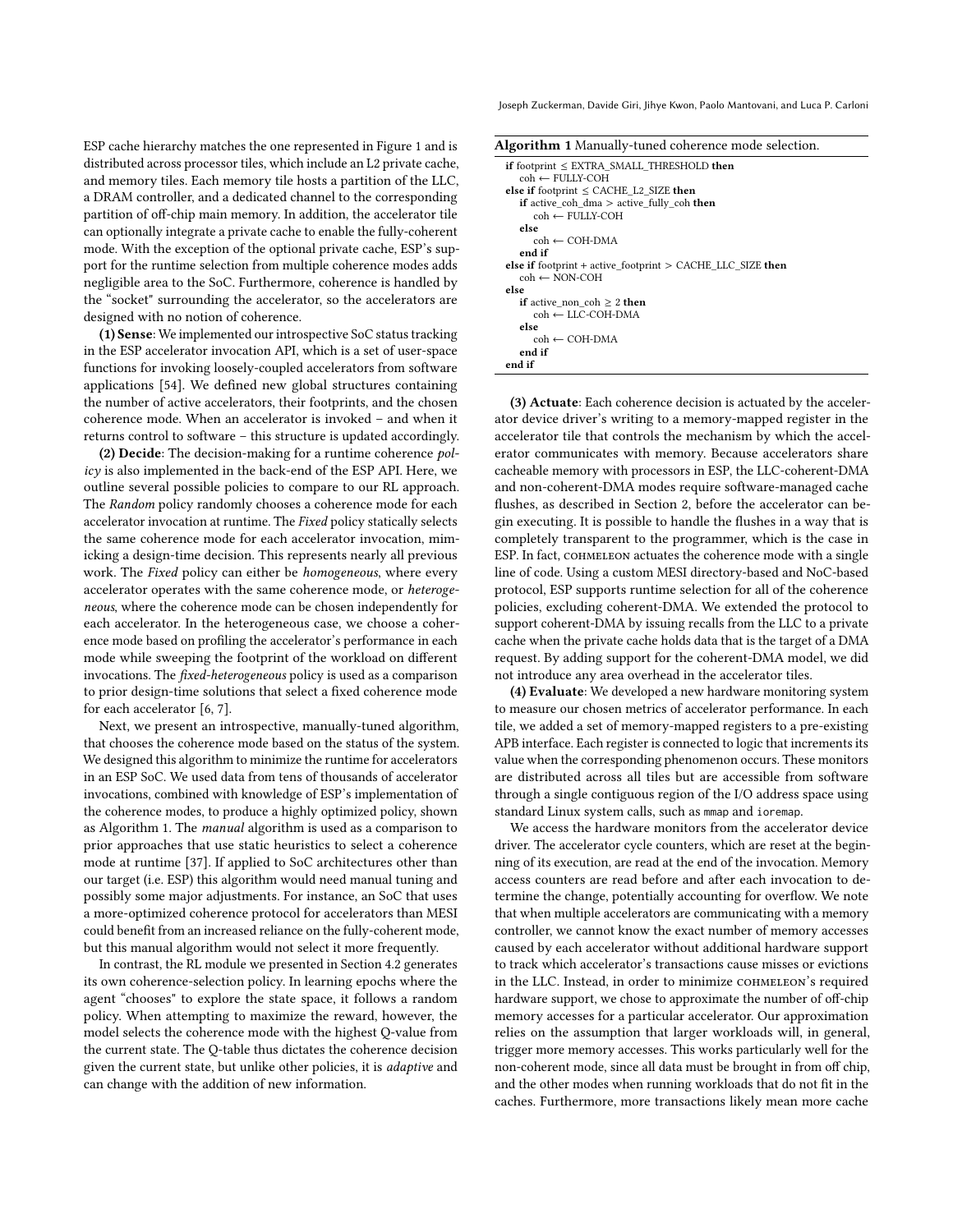Cohmeleon: Learning-Based Orchestration of Accelerator Coherence in Heterogeneous SoCs

<span id="page-8-1"></span>

|                      | SoCs w/Traffic Generator |       |                |       | Case Study SoCs |       |                |  |
|----------------------|--------------------------|-------|----------------|-------|-----------------|-------|----------------|--|
|                      | SoC <sub>0</sub>         | SoC1  | SoC2           | SoC3  | SoC4            | SoC5  | SoC6           |  |
| Accelerators         | 12                       |       | 9              | 16    | 11              | 8     | 9              |  |
| NoC size             | 5x5                      | 4x4   | 4x4            | 5x5   | 5x4             | 4x4   | 4x4            |  |
| <b>CPUs</b>          | 4                        | 2     | $\overline{4}$ | 4     | $\overline{c}$  |       |                |  |
| <b>DDRs</b>          | 4                        | 4     | $\overline{c}$ | 4     | $\overline{4}$  | 4     | $\overline{c}$ |  |
| LLC part.            | 512kB                    | 256kB | 512kB          | 256kB | 256kB           | 256kB | 256kB          |  |
| Total LLC            | 2MB                      | 1MB   | 1MB            | 1MB   | 1MB             | 1MB   | 512kB          |  |
| L <sub>2</sub> cache | 64kB                     | 32kB  | 32kB           | 64kB  | 32kB            | 32kB  | 32kB           |  |

Table 4: Parameters of the evaluation SoCs.

misses and evictions. We thus define the memory accesses caused by accelerator  $k$  at a memory controller  $m$  as:

$$
ddr(k, m) = ddr\_total(m) \times \frac{footprint(k, m)}{\sum_{acc \in A} footprint(ac, m)}
$$

where A is the set of active accelerators,  $ddr\,total(m)$  is the observed change in off-chip memory accesses at memory controller  $m$ , and  $footprint(acc, m)$  is the memory footprint of accelerator  $acc$ allocated to memory controller m. By this definition, each accelerator's share of the total memory accesses will be proportional to its active memory footprint. Better approximations are likely possible with some knowledge of accelerator characteristics, but we chose this approximation to keep COHMELEON accelerator-agnostic.

#### <span id="page-8-0"></span>5 EVALUATION STRATEGY

To evaluate сонме LEON, we realized multiple SoC prototypes and test applications that serve as full-system case studies.

Traffic-Generator. From the viewpoint of the rest of the SoC, an accelerator can be characterized by its patterns of communication with the memory hierarchy. After analyzing many accelerators, we derived a list of basic accelerator properties that influence these patterns. Then, we designed a traffic-generator that is configurable with respect to these properties, allowing us to efficiently study the diverse set of communication patterns that are expressed by accelerators. The parameters of the traffic-generator are access pattern (streaming, strided, or irregular), DMA burst length, compute duration, data reuse factor, read-to-write ratio, stride length (for strided patterns), access fraction (for irregular patterns), and in-place storage.

SoCs. We implemented FPGA-based prototypes of four different SoCs utilizing the traffic-generator, and three Case Study SoCs utilizing the same set of accelerators from Section [3.](#page-2-0) For these designs, Table [4](#page-8-1) reports the key parameters, which we vary in order to validate that our contributions can generalize to different SoC configurations. All accelerators are equipped with a private cache, except five of the accelerators of SoC3, which could not be included due to resource constraints of the chosen FPGA.

SoC4 has one instance of each of the 11 accelerators of Table [2,](#page-3-1) thus representing the modern SoC trend of invoking many heterogeneous accelerators while running multiple applications in parallel.

SoC5 targets the domain of collaborative autonomous vehicles by embedding key accelerators [\[73\]](#page-15-33). Two FFT and two Viterbi accelerators support encoding and decoding for vehicle-to-vehicle (V2V) communication. Two 2D Convolution (Conv-2D) and two Matrix Multiplication (GEMM) accelerators support inference for convolutional neural networks (CNNs) for object recognition and

<span id="page-8-2"></span>

Figure 5: Performance of four phases of the evaluation application, varying threads count and workload sizes.

labeling. For this purpose the Conv-2D and GEMM accelerators embed bias addition, pooling and activation capabilities.

SoC6 targets the computer vision domain by providing three instances of an image classification pipeline composed of three accelerators [\[34\]](#page-14-43): night-vision, which has a 4-stage pipeline for processing dark images, autoencoder for denoising images, and MLP for image classification.

Applications. We developed a multithreaded application to invoke the traffic-generator in many different ways. The application consists of a set of phases that are each meant to represent a real application. A phase consists of a number of threads. A thread consists of a single dataset and a "chain" of accelerators, configured with different parameters, that operate serially on that dataset the output of one accelerator is the input to the next. Optionally, each thread can loop over the accelerator invocations. The application phases and parameters are specified using a configuration file. Through our experiments, we ensured that the instances of the application vary in terms of the number of accelerator threads running in parallel, the workload sizes in use, and the configuration parameters of each traffic-generator.

Furthermore, we developed multithreaded evaluation applications specific to each Case Study SoC, with a structure similar to the applications for the traffic-generators SoCs: organized in phases and designed to stress multiple operating modes and workload sizes for each accelerator. For each SoC, the application invokes pipelines of accelerators as appropriate for the target domain. For example, the night-vision, autoencoder and MLP work in a chain to undarken, denoise, and then classify the input images. On SoCs containing multiple copies of the same accelerators, our evaluation applications can parallelize the workload to improve the throughput. For these applications, we define the following characterization of workload sizes: Small (S) when smaller than accelerator's L2 cache; Medium (M) if smaller than one partition of the LLC; Large  $(L)$  when smaller than the aggregate LLC; Extra-Large (XL) if larger than the LLC.

We use ESP's solution for the allocation of accelerator data [\[53\]](#page-15-34). Data is allocated in big Linux pages, so that it results in a relatively small page table that can normally fit in the accelerator tile's TLB.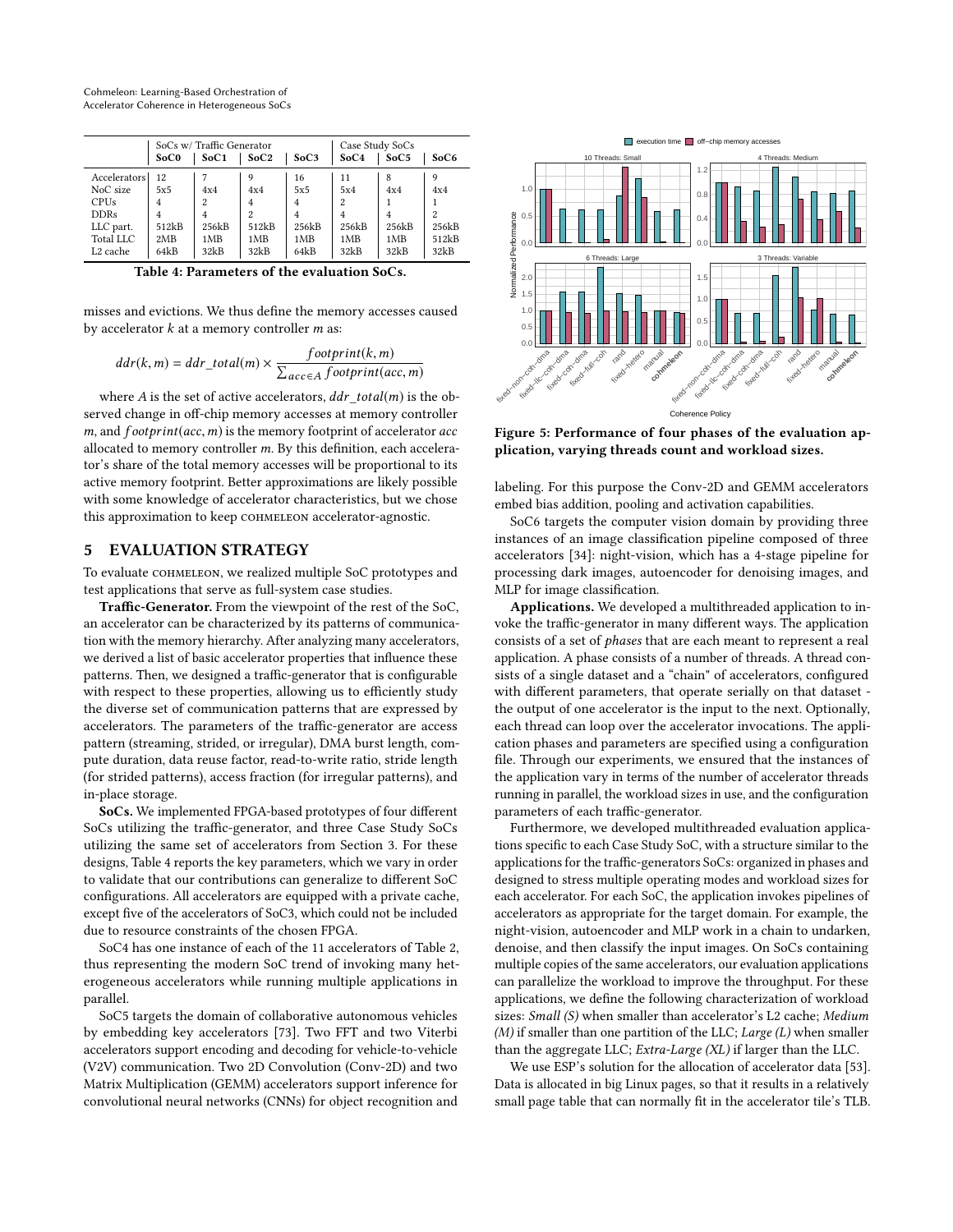Joseph Zuckerman, Davide Giri, Jihye Kwon, Paolo Mantovani, and Luca P. Carloni

<span id="page-9-1"></span>![](_page_9_Figure_1.jpeg)

Figure 6: The impact of the reward function on SoC0.

The TLB is loaded at the beginning of the accelerator invocation and it provides a miss-free address translation. This solution allows for true data sharing between CPUs and accelerators with no need for data copies or contiguous physical allocations. The overhead of loading the TLB and address translation is included in all results.

Experimental Setup. We deployed the full SoCs on a Xilinx Ultrascale XCVU440 FPGA. The LEON3 cores (soft-cores) in the SoC run Linux SMP, on top of which we executed the evaluation applications for each of the above SoCs.

cohmeleon learns online at runtime, i.e. there is no offline training. For each SoC we run a randomly configured instance of the evaluation application. The learning coefficients are initialized to  $\epsilon = 0.5$  and  $\alpha = 0.25$  and decay linearly to 0 over a selected number of iterations. Once the learning model has converged, we disable further updates and evaluate its performance on a different instance of the application.

To compare performance across policies we measured the total execution time and off-chip memory accesses for each phase of the applications, including any overhead of the accelerator invocations, such as cache flushes. Because the phases vary in terms of the number of accelerators working in parallel and workload sizes, we can compare how the different policies perform in many situations.

#### <span id="page-9-0"></span>6 EXPERIMENTAL RESULTS

Phase Analysis. We first present the results of four selected phases of the evaluation application running on SoC0 (Figure [5\)](#page-8-2). These phases differ in the number of threads and workload sizes in order to highlight both the variation of performance in policies and the coverage that our evaluation applications provides. All results are normalized to the values of the Fixed non-coherent DMA policy.

As the workload size and number of threads vary, we observe variations in the relative performance of the Fixed homogeneous policies, consistent with the motivation results in Section [3.](#page-2-0) On the other hand, both the manually-tuned algorithm and COHMELEON match or improve upon the best execution time of the other policies in all phases. Meanwhile, the Fixed heterogeneous policy is unable to achieve this result due to the variation in workload size and system status. The manually-tuned algorithm achieves similar execution times as COHMELEON in all phases, but COHMELEON achieves that performance with fewer off-chip memory accesses. Example 18 in the minister of the formula of the methods of the repair of the representation in the product of the evaluation of the representation and the evaluation of the representation of the representation of the eva

Design-Space Exploration of Reward Function. Next, we experiment with different reward functions on SoC0, only varying the values of the three  $x, y, z$  coefficients of  $R_{exec}$ ,  $R_{comm}$ , and  $R_{mem}$ . We train conmeteon for 50 iterations of the evaluation

<span id="page-9-2"></span>![](_page_9_Figure_11.jpeg)

Figure 7: Breakdown of coherence decisions.

application with each reward function, and then test each model, as well as the other baseline policies, on a different instance of the application. For each policy, we normalize the performance of each phase to the Fixed non-coherent DMA policy. In Figure [6,](#page-9-1) we plot the geometric mean of the normalized execution time and off-chip memory accesses over all phases. First, we highlight the large cluster of cohmeleon data points in the bottom left of the chart. COHMELEON is capable of matching the execution time of the manually-tuned algorithm, while achieving the best value for offchip memory accesses. cohmeleon's flexibility in optimizing for multiple objectives clearly allows for the discovery of policies that are near-optimal over multiple performance metrics. However, we notice that while COHMELEON generates Pareto-optimal data points, the cluster of points does not present much variation. Thus, we cannot trade off an improvement in execution time with a reduction of off-chip memory accesses or vice versa. Indeed, off-chip memory accesses contribute to a relevant part of the execution time of communication-bound accelerators.

We trained 15 different models, and most perform quite similarly. In fact, only two points, which correspond to reward functions that weighed heavily (> 90%) for off-chip memory accesses, have significantly worse performance. The remaining points have extensive variation in the reward function. For instance, two of the Pareto-optimal points use reward functions that give the following percentage weights to execution time, communication ratio, and off-chip memory accesses, respectively: (a) 67.5, 7.5, 25 and (b) 12.5, 12.5, 75. We conclude that, for this particular architecture, nearoptimal performance can be achieved with a wide variety of reward functions without significant trial-and-error.

Coherence Breakdown. In Figure [7,](#page-9-2) we present the breakdown of coherence decisions by COHMELEON and the manually-tuned algorithm. We report both the total breakdown and the breakdown for each category of workload size. Across all invocations, we see a heavy reliance on the coherent DMA (coh-dma) and non-coherent DMA (non-coh-dma) modes. Broadly, COHMELEON seems to learn a policy that results in a breakdown of coherence modes similar to that of the manually-tuned algorithm. However, across all categories (except XL workloads), СОНМЕLEON relies less upon the non-coherent DMA and more upon coherent DMA and LLC-coherent DMA (llc-coh-dma) than the manual algorithm. The non-coherent DMA mode typically results in the highest number of off-chip memory accesses for workloads that fit on-chip. Due to its bi-objective reward, COHMELEON tries to avoid this selection in such a situation.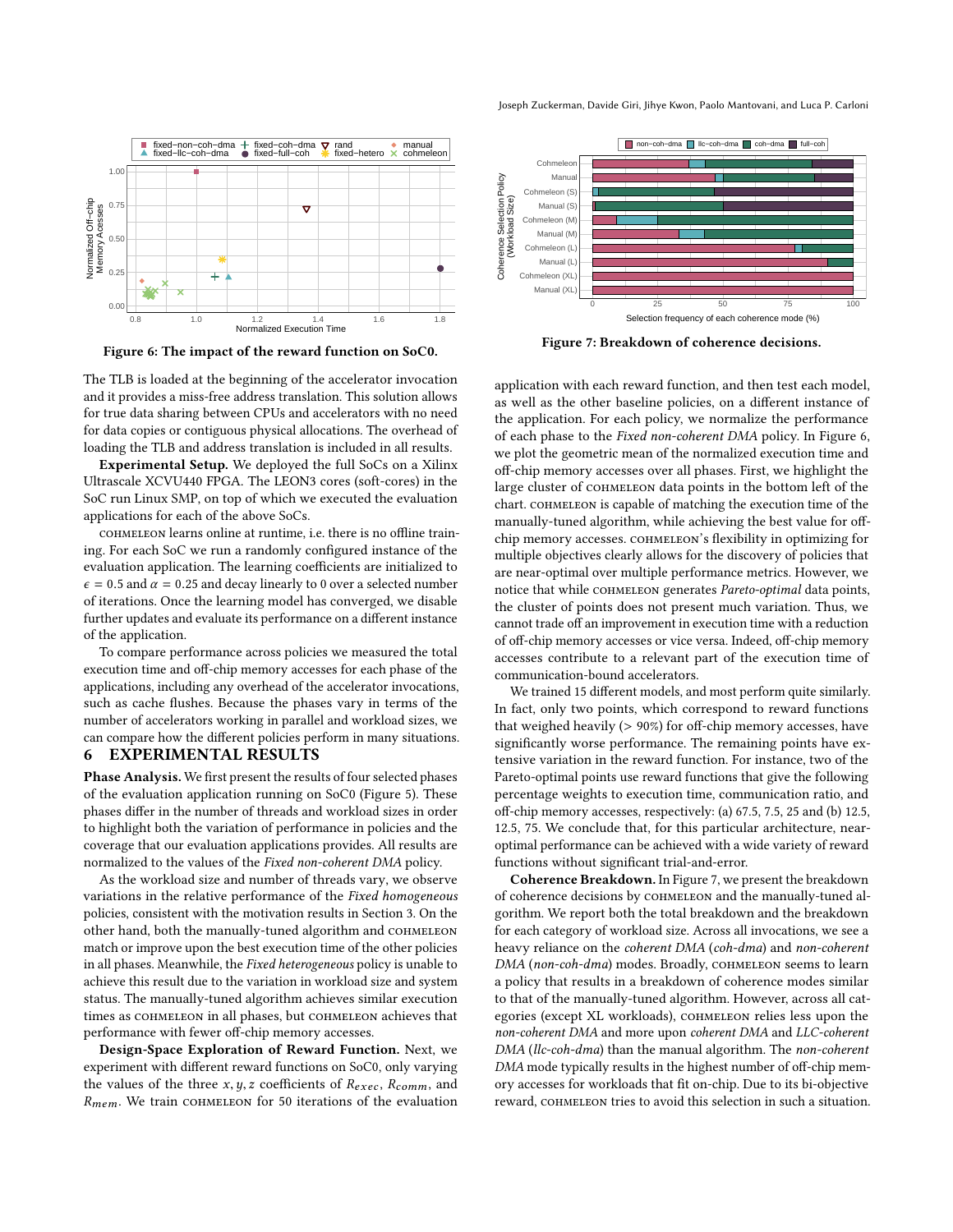<span id="page-10-0"></span>![](_page_10_Figure_1.jpeg)

Figure 8: Performance over training iterations.

Training Time. To evaluate the effects of training time on cohmeleon, we run a series of experiments in which we evaluate the performance of the RL model after each training iteration. We alternate the training of COHMELEON on one iteration of an instance of the evaluation application with testing the resulting model on a different instance of the evaluation application. Both instances of the application contain several hundred accelerator invocations and are designed to be as diverse as possible in terms of operating conditions. We repeat this experiment for 10, 30, and 50 total iterations. Each trial initializes  $\epsilon$  (exploration rate) to 0.5 and  $\alpha$  (learning rate) to 0.25. Each value is decayed linearly to 0 over the course of training, thus making the decay rates different for each number of iterations. Figure [8](#page-10-0) shows the performance after each iteration, reported as the geometric mean over all phases of the performance normalized to the Fixed non-coherent DMA policy. Iteration 0 is the performance of an untrained model, equivalent to the Random policy. We see a quick drop-off in execution time and off-chip memory accesses after just one training iteration for all models. A training iteration includes over 300 accelerator invocations, which provide for enough exploration to immediately learn an improved policy. We see some oscillation in the results for the next few iterations, as the models continue to explore the state space with different actions. All models reach approximately the same performance at the end of training. We conclude that ten iterations are sufficient to achieve near-optimal results.

Additional SoCs. We repeat our experiments on eight different SoC configurations, utilizing the SoCs from Table [4](#page-8-1) to verify that cohmeleon is effective with different architectural parameters. On each configuration, we use a reward function of 67.5% execution time, 7.5% communication ratio, and 25% off-chip memory accesses and train for 10 iterations of the corresponding application. These results are reported in Figure [9.](#page-11-0)

First, we reuse the SoC0 layout, but this time we use one set of accelerators with streaming access patterns and another set of accelerators that have irregular access patterns. We observe that the Fixed non-coherent DMA has the best execution time among the fixed homogeneous policies for streaming accelerators, whereas for irregular accelerators the Fixed LLC coherent DMA and Fixed coherent DMA policies achieve better execution time with fewer

off-chip memory accesses. This clearly shows once again that the communication patterns can affect the optimal coherence choice. In both of these configurations, COHMELEON and the manual algorithm achieve the best execution time, while COHMELEON slightly lowers off-chip memory accesses.

We also utilize SoC1, SoC2, and SoC3, each configured with a set of accelerators with mixed properties. We see the same ordering among the fixed homogeneous policies, but with some substantial differences in their relative performance. (i.e. Fixed fully-coherent has roughly 2.2× the execution time of Fixed non-coherent DMA on SoC1, but only 1.5× on SoC3). The performance of COHMELEON and the manual algorithm remains the best across these SoCs.

Finally, we perform the same experiments on the Case Study SoCs, i.e. SoC4, SoC5, and SoC6. On SoC5 and SoC6, we observe that there is much less variability among the performances of the fixed modes. Because the accompanying applications only invoke accelerators in ways that are appropriate for the corresponding real-world application, there is less diversity in terms of the characteristics of the applications. COHMELEON still achieves optimal or near-optimal performance across these SoCs. In contrast, the manual algorithm has suboptimal performance on SoC5, showing it is not capable of generalizing optimally to all SoCs.

Given these observations, it is clear that these SoC configurations have different communication properties due to their set of accelerators and architectural parameters. Nonetheless, we see that COHMELEON can achieve the minimal or near-minimal value for both execution time and off-chip memory accesses across all experiments. cohmeleon improves as there is more diversity in performance across the coherence modes. This is intuitive, as there are opportunities to improve performance by exploiting an intelligent decision. Across all SoC configurations, cohmeleon gives an average speedup of 38% with a 66% reduction in off-chip memory accesses when compared to the five fixed policies.

Cohmeleon Overhead. We measured the fraction of the total execution time caused by COHMELEON's status tracking, computation, and decision-making, which is included in all prior results. For small (16KB) workloads, the overhead is between 3 and 6% of the total execution time. This value drops as the workload size increases and the accelerators have longer execution times. For large (4MB) workloads, the overhead is safely below <sup>0</sup>.1%, a negligible value.

#### 7 RELATED WORK

Comparing Accelerator Coherence Modes. There are only a few studies that compare the cache-coherence options for accelerators, as we did in Section [3.](#page-2-0) Kumar et al. propose a fully-coherent approach based on a timestamp-based coherence protocol [\[55\]](#page-15-35) and compare it with classic fully-coherent and coherent-DMA solutions [\[45\]](#page-14-18). Shao et al. investigate the non-coherent and fullycoherent modes [\[72\]](#page-15-17). Cota et al. evaluate LLC-coherent and noncoherent accelerators [\[23\]](#page-14-10). These works focus on the simulation of simple SoCs with a few accelerators. We prototype NoC-based SoCs with up to 16 accelerators using an FPGA-based setup to run complex real-size applications that manage multiple accelerators on top of Linux. The setup of Giri et al. is similar to ours, but they did not evaluate all four cache-coherence modes [\[35,](#page-14-15) [36\]](#page-14-17).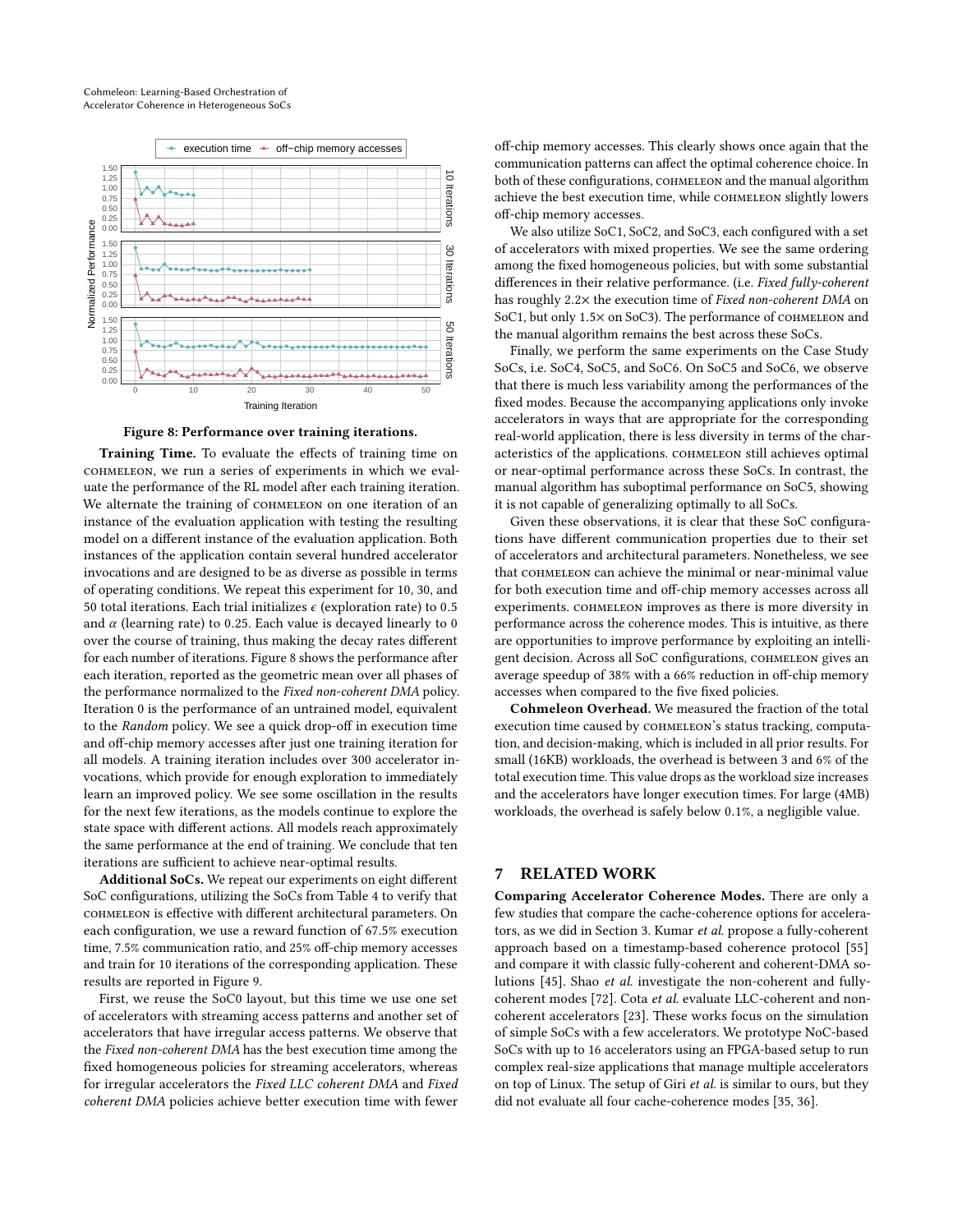<span id="page-11-0"></span>![](_page_11_Figure_1.jpeg)

Figure 9: Performance across SoCs with different accelerators and architectural parameters.

Heterogeneous Accelerator Coherence Modes. Bhardwaj et al. propose a machine learning approach to assign an optimal co-herence mode to each accelerator at design time [\[6,](#page-14-16) [7\]](#page-14-23). Giri et al. propose a manually-designed algorithm for deciding the cachecoherence mode at runtime, based on the system status [\[37\]](#page-14-41). These approaches do not handle all four cache-coherence modes, are not updated online, and require specific tuning for the target architecture; further, the latter is not a learning-based approach.

Multi-chip Accelerator Coherence. Cache coherence is relevant also for systems where the accelerators live on their own chip and communicate with a host processor core via an I/O interface, such as PCIe. Industry examples of cache-coherent chip-to-chip interconnect for accelerators include CCIX [\[14,](#page-14-33) [15\]](#page-14-34), CXL [\[24\]](#page-14-36), IBM CAPI [\[79\]](#page-15-22), OpenCAPI [\[61\]](#page-15-23), Arteris NCore [\[11\]](#page-14-32) and ARM Core-Link [\[2\]](#page-14-44). Similarly to the single-chip case, they offer multiple options for handling the accelerators' cache coherence. Hence, our approach could be applied also to multi-chip systems.

Cache Bypassing. The coherence modes classified in Section [2](#page-1-0) differ based on the degree of hardware coherence and cache bypassing. The cache bypassing for fixed-function LCAs has task granularity and doesn't require modifications to the cache hierarchy. Differently, because of the programmable nature of GPUs, the literature proposes a variety of GPU-specific cache bypassing techniques with instruction granularity and that require modification either to the compiler or the cache hierarchy [\[49,](#page-15-36) [50,](#page-15-37) [83,](#page-15-38) [87,](#page-15-39) [88\]](#page-15-40).

RL for SoC Control Problems. Although COHMELEON is the first work using online learning to orchestrate accelerator coherence, many online learning methods have been proposed in various application domains. Liu et al. propose a dynamic power manager based on Q-learning that does not require any prior knowledge of the workload [\[51\]](#page-15-41). Gupta et al. present a deep Q-learning approach to dynamically manage the type, number, and frequency of active cores in SoCs [\[38\]](#page-14-45). Zheng et al. propose an energy-efficient NoC design with DVFS (dynamic voltage and frequency scaling) and a per-router Q-learning agent for selecting voltage/frequency

values [\[91\]](#page-15-42). Besides Q-learning and RL, other machine-learning approaches have also been proposed for system optimization [\[26,](#page-14-46) [28\]](#page-14-47).

### 8 CONCLUSIONS

We showed that the performance of fixed-function LCAs in SoC architectures benefits from runtime reconfiguration of their cachecoherence mode. cohmeleon applies reinforcement learning to automatically and adaptively select the optimal cache-coherence mode at the time of each accelerator's invocation. It operates in a way that is transparent to the programmer, with negligible overhead, and without any knowledge about the target accelerators and architecture. We released COHMELEON and its FPGA-based experimental infrastructure as part of the open-source ESP project [\[20\]](#page-14-20).

#### ACKNOWLEDGMENTS

This work was supported in part by DARPA (C#:FA8650-18-2-7862), the ARO (G#:W911NF-19-1-0476), the NSF (A#:1764000) and the NSF Graduate Research Fellowship Program. The views and conclusions expressed are those of the authors and should not be interpreted as representing the official views or policies of the Army Research Office, the Department of Defense, or the U.S. Government.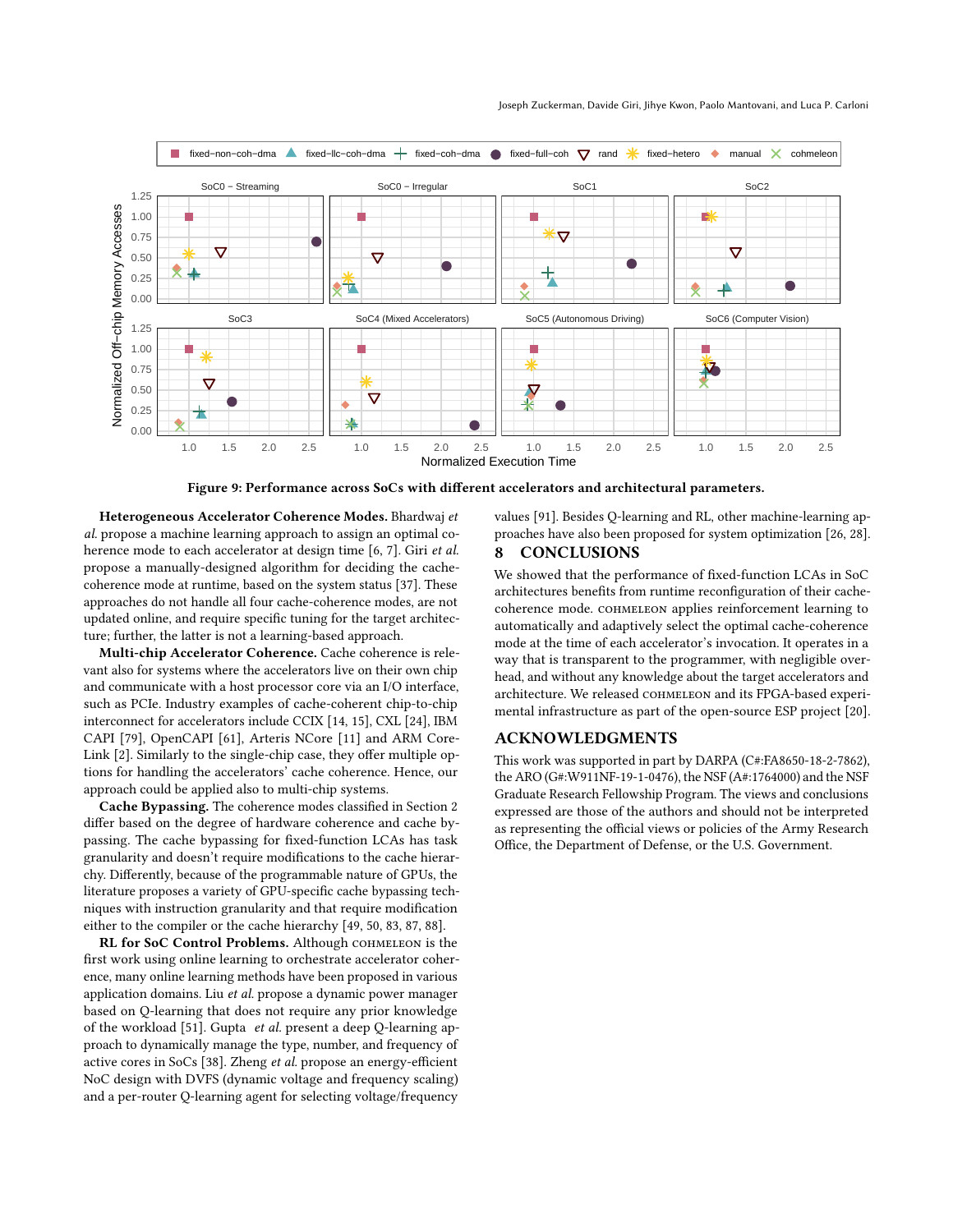# A ARTIFACT APPENDIX

### A.1 Abstract

To build and evaluate COHMELEON, we leveraged ESP, an opensource platform for agile design and prototyping of heterogeneous SoCs. We integrated COHMELEON in ESP, and we released it in a fork of ESP on GitHub. conmeteon will be merged into the main ESP repository on GitHub before MICRO 2021.

We collected the results presented in the paper by running realsize applications on FPGA-based prototypes of many-accelerator multi-core SoCs designed with ESP. The main steps required to evaluate COHMELEON on FPGA include: high-level synthesis (HLS) of accelerators, FPGA bitstream generation for full SoCs, software build, deployment of the SoCs and software on an FPGA board, and execution of the experiments on the FPGA by running application software on top of the Linux operating system. This document contains the instructions for reproducing the experiments presented in the paper.

# A.2 Artifact check-list (meta-information)

- Algorithm: Reinforcement learning algorithm for selecting the coherence mode of each accelerator at run-time based on the continuous monitoring of the system.
- Program: Multiple multi-threaded applications containing many accelerator invocations. These applications present a wide range of accelerator parallelism and workload sizes.
- Compilation: Automated cross-compilation for the SPARC processors in the SoC prototypes on FPGA. The compilation includes Linux and the test programs.
- Run-time environment: SoC prototypes on FPGA: Linux 5.1 SMP. Host machine for using ESP: either Docker or one of the OS supported by ESP, i.e. CentOS 7, Ubuntu 18.04 or Red Hat Enterprise Linux 7.8.
- Hardware: proFPGA UltraScale XCVU440 Prototyping Board.
- Metrics: Execution time and off-chip memory accesses.
- Output: CSV files with detailed results for each accelerator invocation.
- Experiments: Accelerators running in isolation with different coherence modes (Fig. 2), accelerators running in parallel with different coherence modes (Fig. 3), comparison of COHMELEON to other solutions (design-time, run-time) on 7 different SoCs (Fig. 5,6,9), results with varying training iterations (Fig. 8).
- How much disk space required (approximately)?: Up to 64 GB if reproducing all experiments in the paper.
- How much time is needed to prepare workflow (approximately)? Setting up ESP takes 2-3 hours assuming all required tools are already installed. The generation of each FPGA bitstream takes up to 5 hours due to the large size of the target FPGA.
- How much time is needed to complete experiments (approximately)? Around 2 hours per experiment.
- Publicly available? Yes: complete source code and expected results.
- Code licenses (if publicly available)? Apache 2.0.
- Archived (provide DOI)?: Yes: 10.5281/zenodo.5150725.

# A.3 Description

<span id="page-12-0"></span>A.3.1 How to access. We integrated COHMELEON in ESP and we released it on GitHub [\(https://github.com/jzuckerman/esp/tree/cohmeleon\)](https://github.com/jzuckerman/esp/tree/cohmeleon) and on

Zenodo [\(https://doi.org/10.5281/zenodo.5150725\)](https://doi.org/10.5281/zenodo.5150725). The most relevant directories and files for the integration and evaluation of COHMELEON are the following:

- accelerators/: Accelerators used in the experiments.
- soft/common/apps/examples/: Applications for the case study SoCs and the motivation section results.
- socs/: SoC design folders. The SoCs used for the experiments are labeled with the prefix profpga-xcvu440-. All Make commands should be issued from these design folders. Each folder comes with scripts and configuration files for running the experiments.
- results/: Expected results in CSV format.
- soft/common/drivers/linux/libesp/rl.h: Core implementation of the COHMELEON reinforcement-learning algorithm.
- rtl/sockets/csr/esp\_tile\_csr.vhd: Core implementation of the ESP hardware monitoring system used by COHMELEON.
- soft/common/drivers/linux/esp/esp.c: Changes to the ESP device driver for accelerators to enable COHMELEON.
- soft/common/drivers/linux/libesp/libesp.c: Changes to the ESP API for accelerator invocation to enable COHMELEON.

A.3.2 Hardware dependencies. proFPGA UltraScale XCVU440 Prototyping Board [\(https://www.profpga.com/products/fpga-modules-overview/virtex](https://www.profpga.com/products/fpga-modules-overview/virtex-ultrascale-based/profpga-xcvu440)[ultrascale-based/profpga-xcvu440\)](https://www.profpga.com/products/fpga-modules-overview/virtex-ultrascale-based/profpga-xcvu440) with four DDR4 daughter cards, a gigabit Ethernet interface daughter card, and a multi-interface daughter card. cohmeleon will also work with any of the other FPGA boards supported by ESP. We used the XCVU440 board because it has the largest FPGA and is the only one with support for up to 4 memory channels.

A.3.3 Software dependencies. The software dependencies of ESP are described in the "How to setup" guide [\(https://esp.cs.columbia.edu/docs/setup/](https://esp.cs.columbia.edu/docs/setup/setup-guide/) [setup-guide/\)](https://esp.cs.columbia.edu/docs/setup/setup-guide/), specifically in the sections "Software packets", "CAD tools", "Environment variables", and "Docker" for users interested in using the ESP Docker image. In terms of CAD tools, evaluating COHMELEON requires only Xilinx Vivado 2019.2 and Cadence Stratus HLS 20.24 (other versions of Stratus should work too).

# A.4 Installation

The installation of ESP is described in the "How to setup" guide [\(https:](https://esp.cs.columbia.edu/docs/setup/setup-guide/) [//esp.cs.columbia.edu/docs/setup/setup-guide/\)](https://esp.cs.columbia.edu/docs/setup/setup-guide/), specifically in the sections "ESP repository", "Software toolchain", and "Docker". Evaluating cohmeleon requires cloning the fork of ESP listed in Section [A.3.1](#page-12-0) and checking out the cohmeleon branch. Additionally, only the toolchain for the LEON3 processor needs to be installed.

# A.5 Experiment workflow

We encourage anyone attempting to use COHMELEON to first familiarize themselves with ESP. The resources available on the ESP website [\(https:](https://esp.cs.columbia.edu/resources/) [//esp.cs.columbia.edu/resources/\)](https://esp.cs.columbia.edu/resources/) include several hands-on tutorial guides, the recordings of conference tutorials, and an overview paper.

- (1) Run HLS. Generate the RTL implementation of the accelerators. From any of the socs/proFPGA-xcvu440-\*/ folders, run make <acc\_name>-hls for all the following accelerators: cholesky\_stratus, conv2d\_stratus, fft\_stratus, gemm\_stratus, mriq\_stratus, nightvision\_stratus, sort\_stratus, svhn\_autoenc\_hls4ml, svhn\_mlp\_hls4ml, synth\_stratus, vitdodec\_stratus.
- (2) Generate FPGA Bitstream. In each socs/proFPGA-xcvu440-\*/ SoC design folder, run the following:
	- make esp-config: Apply a predefined SoC configuration, which can be visualized by running make esp-xconfig.
	- make vivado-syn: Generate the FPGA bitstream. This step can take several hours.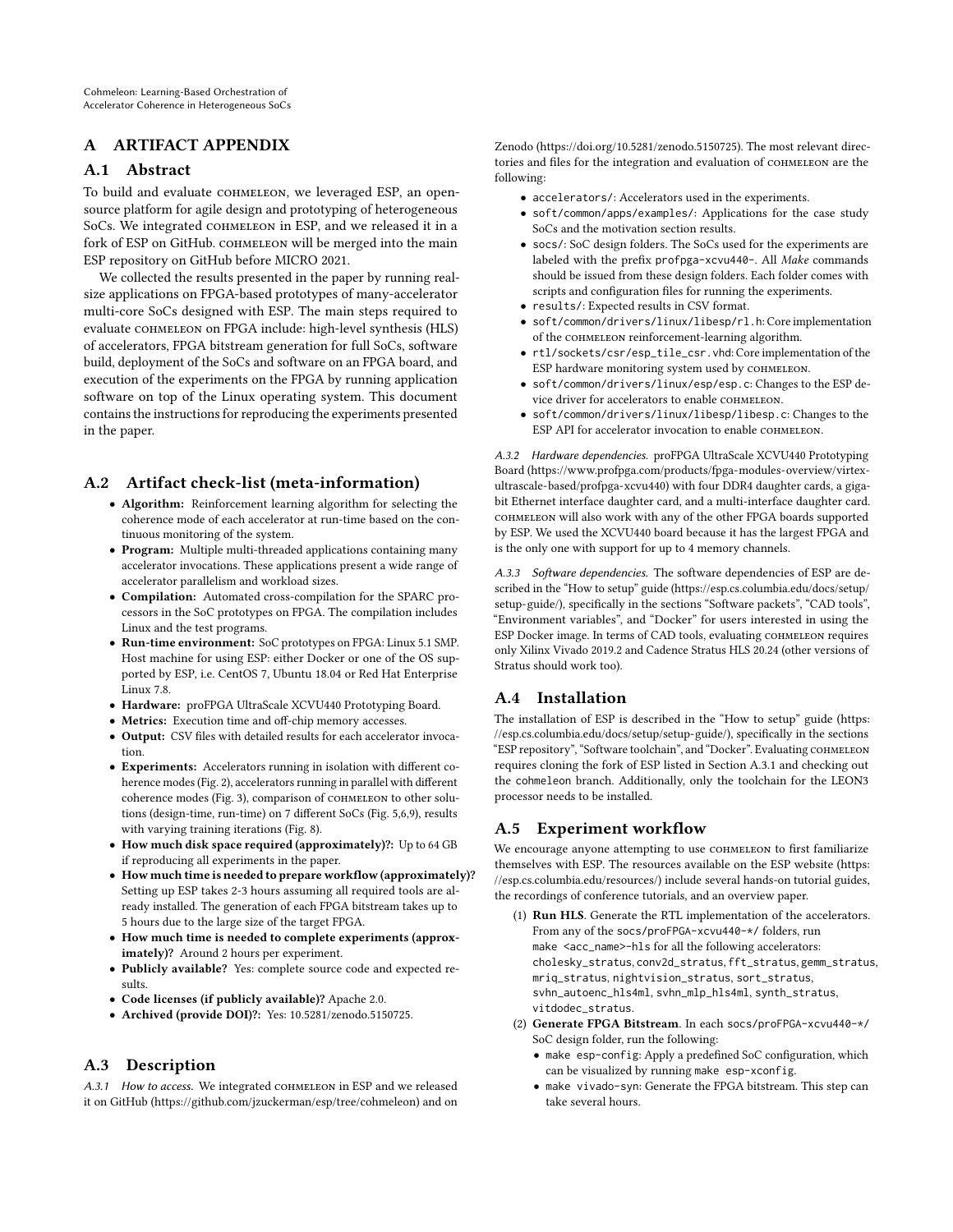Joseph Zuckerman, Davide Giri, Jihye Kwon, Paolo Mantovani, and Luca P. Carloni

There is a design folder for each of the 7 SoCs used for the experiments:

- profpga-xcvu440-12synth : SoC0
- profpga-xcvu440-7synth : SoC1
- profpga-xcvu440-9synth : SoC2
- profpga-xcvu440-16synth : SoC3
- profpga-xcvu440-10acc : SoC4, also used for accelerator execution in isolation experiment (Fig. 2)
- profpga-xcvu440-autonomous-driving : SoC5
- profpga-xcvu440-computer-vision : SoC6
- profpga-xcvu440-12acc : Used for accelerator execution in parallel experiment (Fig. 3), subsequently referred to as SoC7

#### (3) Build Software.

- make linux: Compile Linux for the Leon3 processor, and create Linux image for the experiments on FPGA.
- make apps-cohmeleon: Compile the applications required for the COHMELEON experiments, and copy all executables, scripts, and data to the root-file system that gets included in the Linux image (soft-build/leon3/sysroot).
- make linux: Always re-run this target after modifying the content of the root file system.

#### (4) Deploy on FPGA.

- make fpga-program: Program the FPGA with the SoC bitstream.
- make fpga-run-linux: Boot Linux on the SoC deployed on FPGA. Once the boot reaches the login prompt, log in with the username root and the password openesp.

Deploying the bitstream and compiled software on the FPGA, as well as running the experiments described in the next steps, requires proper connections to the FPGA. The main communication link is Ethernet, which is used for transferring the Linux image onto the FPGA. After booting Linux on the FPGA, the same Ethernet link enables the use of ssh and scp. In addition, it is possible to establish a connection the UART port in order to monitor the terminal outputs of the programs executing on the FPGA. Detailed instructions on the FPGA setup can be found in the ESP "How to: design a single-core SoC" tutorial [\(https://esp.cs.columbia.edu/docs/](https://esp.cs.columbia.edu/docs/singlecore/singlecore-guide/) [singlecore/singlecore-guide/\)](https://esp.cs.columbia.edu/docs/singlecore/singlecore-guide/), specifically in the sections "Debug link configuration", "UART interface", and "SSH".

- (5) Run Experiments. After the login, navigate to the following directories to launch the experiment scripts for each SoC. Scripts and outputs are described in Section [A.6.](#page-13-0)
	- profpga-xcvu440-<N>synth : /applications/test/
	- profpga-xcvu440-10acc : /examples/multiacc/
	- /examples/single\_acc\_coh • profpga-xcvu440-autonomous-driving : /examples/auton\_driving/
	- profpga-xcvu440-computer-vision : /examples/comp\_vision/
	- profpga-xcvu440-12acc : /examples/parallel\_acc\_coh

Output files of each experiment can be copied from the FPGA using scp.

(6) Process Data. We provide scripts to process the experiments' outputs and produce the results presented in the paper, as described in Section [A.6.](#page-13-0)

## <span id="page-13-0"></span>A.6 Evaluation and expected results

We provide the following scripts to execute the experiments presented in the paper:

- single\_acc\_coh.sh: Reproduce the results in Fig. 2. Output file: single\_acc\_coh.csv. (SoC4)
- parallel\_acc\_coh.sh: Reproduce the results in Fig. 3. Output file: parallel\_acc\_coh\_devices.csv. (SoC7)
- cohmeleon\_eval.sh: Reproduce the results in Fig. 5, 7, 9. Output file: <app\_name>\_phases.csv, which reports the execution time and memory accesses for each phase of the application. These files can be passed to the script process\_results.py to produce the results of Fig. 9. Selected phases can be used to produce the results from Fig. 5. The coherence mode selected for each accelerator invocation is reported, along with statistics, in <app\_name>\_devices.csv. This can be used to reproduce the results in Fig. 7. (SoCs 0, 1, 2, 3, 4, 5, 6)
- training\_time.sh: This script trains COHMELEON over the course of 10, 30, and 50 iterations, and records the performance after each iteration. The script outputs 3 files, training\_10.csv, training\_30.csv, and training\_50.csv. These results can be passed to the script process\_training.py to extract the results for Fig. 8. (SoC0)

The results for each figure in the paper are included in the results folder of the repository. There is one CSV file for each figure.

#### A.7 Experiment customization

The reward function can be tuned by changing the coefficients in the last line before the return of calculate\_reward() in the rl.h header file. After recompiling the applications and redeploying Linux on the FPGA, the new model parameters can be tested with the cohmeleon\_eval.sh script. Repeating these steps for multiple sets of coefficients will produce the results in Fig. 6.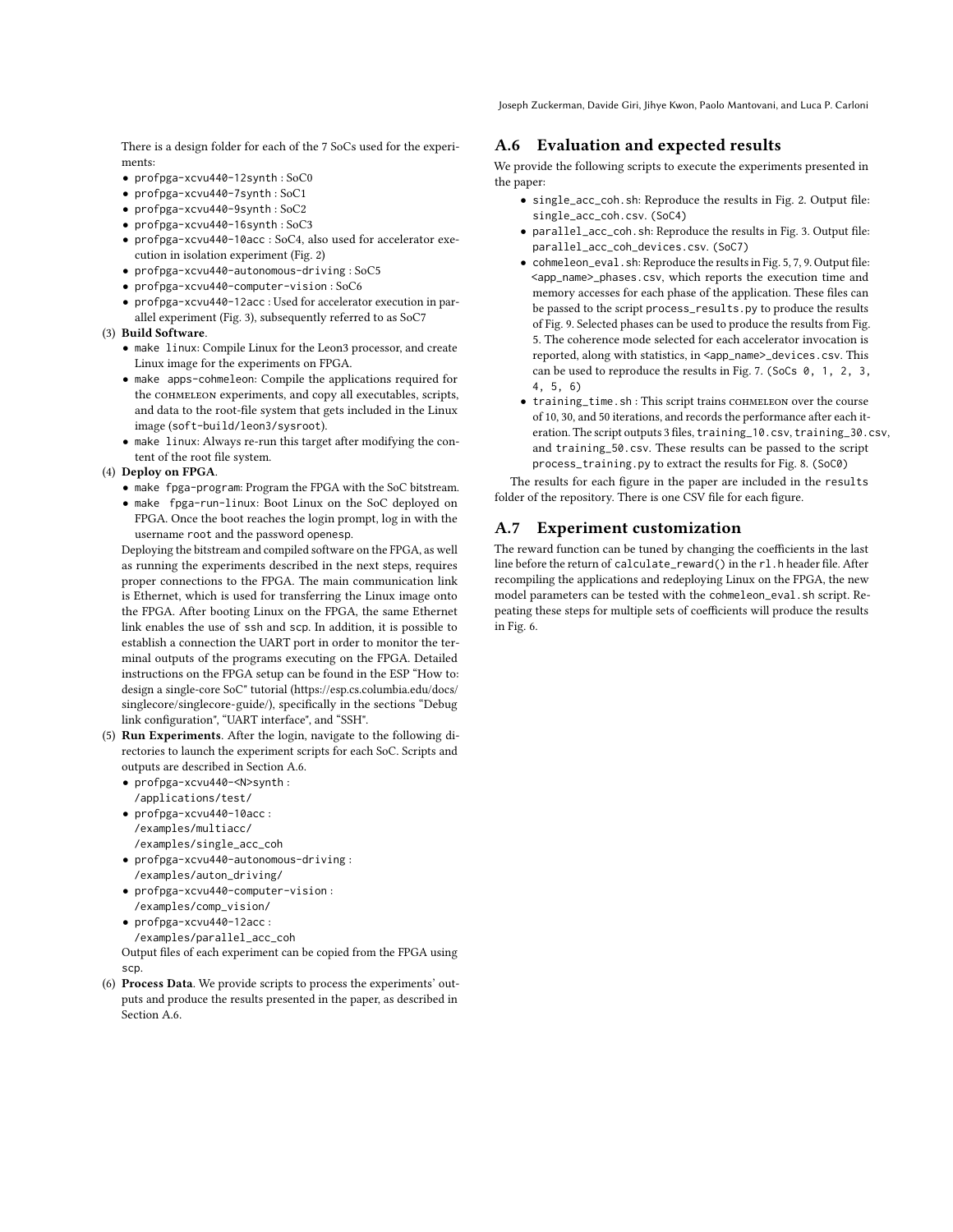Cohmeleon: Learning-Based Orchestration of Accelerator Coherence in Heterogeneous SoCs

#### **REFERENCES**

- <span id="page-14-14"></span>[1] Johnathan Alsop, Matthew Sinclair, and Sarita Adve. 2018. Spandex: A Flexible Interface for Efficient Heterogeneous Coherence. In Proceedings of the International Symposium on Computer Architecture (ISCA). 261–274.
- <span id="page-14-44"></span>[2] ARM. [n. d.]. CoreLink Interconnect. [https://developer.arm.com/ip-products/](https://developer.arm.com/ip-products/system-ip/corelink-interconnect) [system-ip/corelink-interconnect.](https://developer.arm.com/ip-products/system-ip/corelink-interconnect)
- <span id="page-14-29"></span>[3] ARM. 2020. AMBA AXI and ACE Protocol Specification. [https://developer.arm.](https://developer.arm.com/documentation/ihi0022/h) [com/documentation/ihi0022/h.](https://developer.arm.com/documentation/ihi0022/h)
- <span id="page-14-13"></span>[4] Jonathan Balkind, Michael McKeown, Yaosheng Fu, Tri Nguyen, Yanqi Zhou, Alexey Lavrov, Mohammad Shahrad, Adi Fuchs, Samuel Payne, Xiaohua Liang, Matthew Matl, and David Wentzlaff. 2016. OpenPiton: An Open Source Manycore Research Framework. In Proceedings of the ACM International Conference on Architectural Support for Programming Languages and Operating Systems (ASPLOS). 217–232.
- <span id="page-14-38"></span>[5] Kevin Barker, Thomas Benson, Dan Campbell, David Ediger, Roberto Gioiosa, Adolfy Hoisie, Darren Kerbyson, Joseph Manzano, Andres Marquez, Leon Song, Nathan Tallent, and Antonino Tumeo. 2013. PERFECT (Power Efficiency Revolution For Embedded Computing Technologies) Benchmark Suite Manual. Pacific Northwest National Laboratory and Georgia Tech Research Institute.
- <span id="page-14-16"></span>[6] Kshitij Bhardwaj, Marton Havasi, Yuan Yao, David M. Brooks, José Miguel Hernández-Lobato, and Gu-Yeon Wei. 2020. A Comprehensive Methodology to Determine Optimal Coherence Interfaces for Many-Accelerator SoCs. In Proceedings of the International Symposium on Low Power Electronics and Design (ISLPED). 145–150.
- <span id="page-14-23"></span>[7] K. Bhardwaj, M. Havasi, Y. Yao, D. M. Brooks, J. M. H. Lobato, and Gu-Yeon Wei. 2019. Determining Optimal Coherency Interface for Many-Accelerator SoCs Using Bayesian Optimization. IEEE Computer Architecture Letters 18, 2 (2019), 119–123.<https://doi.org/10.1109/LCA.2019.2910521>
- <span id="page-14-30"></span>[8] B. Blaner, B. Abali, B. M. Bass, S. Chari, R. Kalla, S. Kunkel, K. Lauricella, R. Leavens, J. J. Reilly, and P. A. Sandon. 2013. IBM POWER7+ processor on-chip accelerators for cryptography and active memory expansion. IBM Journal of Research and Development 57, 6 (2013), 3:1–3:16.
- <span id="page-14-19"></span>[9] Luca P. Carloni. 2016. The Case for Embedded Scalable Platforms. In Proceedings of the ACM/IEEE Design Automation Conference (DAC). 17:1–17:6.
- <span id="page-14-0"></span>[10] Luca P. Carloni, Emilio G. Cota, Giuseppe Di Guglielmo, Davide Giri, Jihye Kwon, Paolo Mantovani, Luca Piccolboni, and Michele Petracca. 2019. Teaching Heterogeneous Computing with System-Level Design Methods. In Proc. of WCAE.
- <span id="page-14-32"></span>[11] Loyd Case. 2016. Easing Heterogeneous Cache Coherent SoC Design using Arteris Ncore Interconnect IP. The Linley Group (2016).
- <span id="page-14-4"></span>[12] Jared Casper and Kunle Olukotun. 2014. Hardware Acceleration of Database Operations. In Proceedings of the ACM/SIGDA International Symposium on Field-Programmable Gate Arrays (FPGA). 151–160. [https://doi.org/10.1145/2554688.](https://doi.org/10.1145/2554688.2554787) [2554787](https://doi.org/10.1145/2554688.2554787)
- <span id="page-14-26"></span>[13] Matheus Cavalcante, Andreas Kurth, Fabian Schuiki, and Luca Benini. 2020. Design of an Open-Source Bridge between Non-Coherent Burst-Based and Coherent Cache-Line-Based Memory Systems. In Proceedings of the International Conference on Computing Frontiers (CF). 81–88.<https://doi.org/10.1145/3387902.3392631>
- <span id="page-14-33"></span>[14] CCIX Consortium. 2018. CCIX Base Specification 1.0. [https://www.](https://www.ccixconsortium.com/library/specification/) [ccixconsortium.com/library/specification/.](https://www.ccixconsortium.com/library/specification/)
- <span id="page-14-34"></span>[15] CCIX Consortium. 2019. An Introduction to CCIX. [https://www.ccixconsortium.](https://www.ccixconsortium.com/wp-content/uploads/2019/11/CCIX-White-Paper-Rev111219.pdf) [com/wp-content/uploads/2019/11/CCIX-White-Paper-Rev111219.pdf.](https://www.ccixconsortium.com/wp-content/uploads/2019/11/CCIX-White-Paper-Rev111219.pdf)
- <span id="page-14-9"></span>[16] Y. Chen, J. Cong, M. A. Ghodrat, M. Huang, C. Liu, B. Xiao, and Y. Zou. 2013. Accelerator-rich CMPs: From concept to real hardware. In Proceedings of the IEEE International Conference on Computer Design (ICCD). 169–176. [https://doi.org/10.](https://doi.org/10.1109/ICCD.2013.6657039) [1109/ICCD.2013.6657039](https://doi.org/10.1109/ICCD.2013.6657039)
- <span id="page-14-5"></span>[17] Yu-Hsin Chen, Tushar Krishna, Joel S Emer, and Vivienne Sze. 2016. Eyeriss: An energy-efficient reconfigurable accelerator for deep convolutional neural networks. IEEE Journal of Solid-State Circuits 52, 1 (2016), 127–138.
- <span id="page-14-37"></span>[18] B. Choi, R. Komuravelli, H. Sung, R. Smolinski, N. Honarmand, S. V. Adve, V. S. Adve, N. P. Carter, and C. Chou. 2011. DeNovo: Rethinking the Memory Hierarchy for Disciplined Parallelism. In Proceedings of the International Conference on Parallel Architectures and Compilation Techniques (PACT). 155–166. [https://doi.](https://doi.org/10.1109/PACT.2011.21) [org/10.1109/PACT.2011.21](https://doi.org/10.1109/PACT.2011.21)
- <span id="page-14-42"></span>[19] Cobham Gaisler. [n. d.]. LEON3 Processor. [www.gaisler.com/index.php/products/](www.gaisler.com/index.php/products/processors/leon3) [processors/leon3](www.gaisler.com/index.php/products/processors/leon3).
- <span id="page-14-20"></span>[20] Columbia SLD Group. 2019. ESP Release. <www.esp.cs.columbia.edu>.
- <span id="page-14-1"></span>[21] Jason Cong, Mohammad Ali Ghodrat, Michael Gill, Beayna Grigorian, Karthik Gururaj, and Glenn Reinman. 2014. Accelerator-rich Architectures: Opportunities and Progresses. In Proceedings of the ACM/IEEE Design Automation Conference  $(DAC)$
- <span id="page-14-24"></span>[22] Thanh Cong and Francois Charot. 2021. Design Space Exploration of Heterogeneous-Accelerator SoCs with Hyperparameter Optimization. In 2021 26th Asia and South Pacific Design Automation Conference (ASP-DAC). 338–343.
- <span id="page-14-10"></span>[23] Emilio G. Cota, Paolo Mantovani, Giuseppe Di Guglielmo, and Luca P. Carloni. 2015. An Analysis of Accelerator Coupling in Heterogeneous Architectures. In Proceedings of the ACM/IEEE Design Automation Conference (DAC).
- <span id="page-14-36"></span>[24] CXL Consortium. 2020. Compute Express Linx 2.0 White Paper. [https://www.](https://www.computeexpresslink.org/resource-library) [computeexpresslink.org/resource-library.](https://www.computeexpresslink.org/resource-library)
- <span id="page-14-12"></span>[25] William J. Dally, Yatish Turakhia, and Song Han. 2020. Domain-Specific Hardware Accelerators. Communication of ACM 63, 7 (2020), 48–57.
- <span id="page-14-46"></span>[26] Yi Ding, Nikita Mishra, and Henry Hoffmann. 2019. Generative and Multi-phase Learning for Computer Systems Optimization. In Proceedings of the International Symposium on Computer Architecture (ISCA). 39–52.
- <span id="page-14-2"></span>[27] Michael Ditty, Ashish Karandikar, and David Reed. 2018. Nvidia's Xavier SoC. In Hot Chips: A Symposium on High Performance Chips.
- <span id="page-14-47"></span>[28] Bryan Donyanavard, Tiago Mück, Amir M Rahmani, Nikil Dutt, Armin Sadighi, Florian Maurer, and Andreas Herkersdorf. 2019. SOSA: Self-optimizing learning with self-adaptive control for hierarchical system-on-chip management. In Proceedings of the IEEE/ACM International Symposium on Microarchitecture. 685–698.
- <span id="page-14-27"></span>[29] C. F. Fajardo, Z. Fang, R. Iyer, G. F. Garcia, S. E. Lee, and L. Zhao. 2011. Buffer-Integrated-Cache: A cost-effective SRAM architecture for handheld and embedded platforms. In Proceedings of the ACM/IEEE Design Automation Conference (DAC). 966–971.
- <span id="page-14-31"></span>[30] Hubertus Franke, Jimi Xenidis, Claude Basso, Brian M. Bass, Sandra S. Woodward, Jeffrey D. Brown, and Charles L. Johnson. 2010. Introduction to the Wire-Speed Processor and Architecture. IBM Journal of Research and Development 54, 1 (2010), 3:1–3:11.
- <span id="page-14-6"></span>[31] D. Fujiki, S. Wu, N. Ozog, K. Goliya, D. Blaauw, S. Narayanasamy, and R. Das. 2020. SeedEx: A Genome Sequencing Accelerator for Optimal Alignments in Subminimal Space. In Proceedings of the IEEE/ACM International Symposium on Microarchitecture (MICRO). 937–950. [https://doi.org/10.1109/MICRO50266.2020.](https://doi.org/10.1109/MICRO50266.2020.00080) [00080](https://doi.org/10.1109/MICRO50266.2020.00080)
- <span id="page-14-35"></span>[32] Gen-Z Consortium. 2020. Gen-Z Specification 1.1. [https://genzconsortium.org/](https://genzconsortium.org/specifications/) [specifications/.](https://genzconsortium.org/specifications/)
- <span id="page-14-39"></span>[33] Davide Giri, Kuan-Lin Chiu, Guy Eichler, Paolo Mantovani, and Luca P. Carloni. 2021. Accelerator Integration for Open-Source SoC Design. IEEE Micro 41, 4 (2021), 8–14.<https://doi.org/10.1109/MM.2021.3073893>
- <span id="page-14-43"></span>[34] Davide Giri, Kuan-Lin Chiu, Giuseppe Di Guglielmo, Paolo Mantovani, and Luca P. Carloni. 2020. ESP4ML: Platform-Based Design of Systems-on-Chip for Embedded Machine Learning. In Proceedings of the IEEE Conference on Design, Automation, and Test in Europe (DATE).
- <span id="page-14-15"></span>[35] Davide Giri, Paolo Mantovani, and Luca P. Carloni. 2018. Accelerators & Coherence: An SoC Perspective. IEEE Micro 38, 6 (2018), 36–45.
- <span id="page-14-17"></span>[36] Davide Giri, Paolo Mantovani, and Luca P. Carloni. 2018. NoC-Based Support of Heterogeneous Cache-Coherence Models for Accelerators. In Proceedings of the International Symposium on Networks-on-Chip (NOCS). 1:1–1:8.
- <span id="page-14-41"></span>[37] Davide Giri, Paolo Mantovani, and Luca P. Carloni. 2019. Runtime Reconfigurable Memory Hierarchy in Embedded Scalable Platforms. In Proceedings of the Asia and South Pacific Design Automation Conference (ASPDAC). 719–726.
- <span id="page-14-45"></span>[38] Ujjwal Gupta, Sumit K Mandal, Manqing Mao, Chaitali Chakrabarti, and Umit Y Ogras. 2019. A deep Q-learning approach for dynamic management of heterogeneous processors. IEEE Computer Architecture Letters 18, 1 (2019), 14–17.
- <span id="page-14-7"></span>[39] Song Han, Xingyu Liu, Huizi Mao, Jing Pu, Ardavan Pedram, Mark A. Horowitz, and William J. Dally. 2016. EIE: Efficient Inference Engine on Compressed Deep Neural Network. In Proceedings of the International Symposium on Computer Architecture (ISCA). 243–254.<https://doi.org/10.1109/ISCA.2016.30>
- <span id="page-14-3"></span>[40] Mark D. Hill and Vijay Janapa Reddi. 2020. Accelerator-level Parallelism. arXiv[:cs.DC/1907.02064](https://arxiv.org/abs/cs.DC/1907.02064)
- <span id="page-14-11"></span>[41] Mark Horowitz. 2014. Computing's energy problem (and what we can do about it). In Digest of Technical Papers of the International Solid-State Circuits Conference (ISSCC). 10–14.
- <span id="page-14-40"></span>[42] Leslie Pack Kaelbling, Michael L. Littman, and Andrew W. Moore. 1996. Reinforcement Learning: A Survey. Journal of Artificial Intelligence Research 4 (1996), 237–285.<https://doi.org/10.1613/jair.301>
- <span id="page-14-21"></span>[43] John H. Kelm, Daniel R. Johnson, William Tuohy, Steven S. Lumetta, and Sanjay J. Patel. 2010. Cohesion: A Hybrid Memory Model for Accelerators. In Proceedings of the International Symposium on Computer Architecture (ISCA). 429–440.
- <span id="page-14-28"></span>[44] J. H. Kelm, D. R. Johnson, W. Tuohy, S. S. Lumetta, and S. J. Patel. 2011. Cohesion: An Adaptive Hybrid Memory Model for Accelerators. IEEE Micro 31, 1 (2011), 42–55.<https://doi.org/10.1109/MM.2011.8>
- <span id="page-14-18"></span>[45] Snehasish Kumar, Arrvindh Shriraman, and Naveen Vedula. 2015. Fusion: Design Tradeoffs in Coherent Cache Hierarchies for Accelerators. In Proceedings of the International Symposium on Computer Architecture (ISCA). 733–745.
- <span id="page-14-25"></span>[46] Andreas Kurth, Wolfgang RÃűnninger, Thomas Benz, Matheus Cavalcante, Fabian Schuiki, Florian Zaruba, and Luca Benini. 2020. An Open-Source Platform for High-Performance Non-Coherent On-Chip Communication. [arXiv:2009.05334.](arXiv:2009.05334) arXiv[:cs.AR/arXiv:2009.05334](https://arxiv.org/abs/cs.AR/arXiv:2009.05334)
- <span id="page-14-8"></span>[47] Hyoukjun Kwon, Ananda Samajdar, and Tushar Krishna. 2018. MAERI: Enabling Flexible Dataflow Mapping over DNN Accelerators via Reconfigurable Interconnects. In Proceedings of the ACM International Conference on Architectural Support for Programming Languages and Operating Systems (ASPLOS). 461–475.
- <span id="page-14-22"></span>[48] Jacob Leverich, Hideho Arakida, Alex Solomatnikov, Amin Firoozshahian, Mark Horowitz, and Christos Kozyrakis. 2008. Comparative Evaluation of Memory